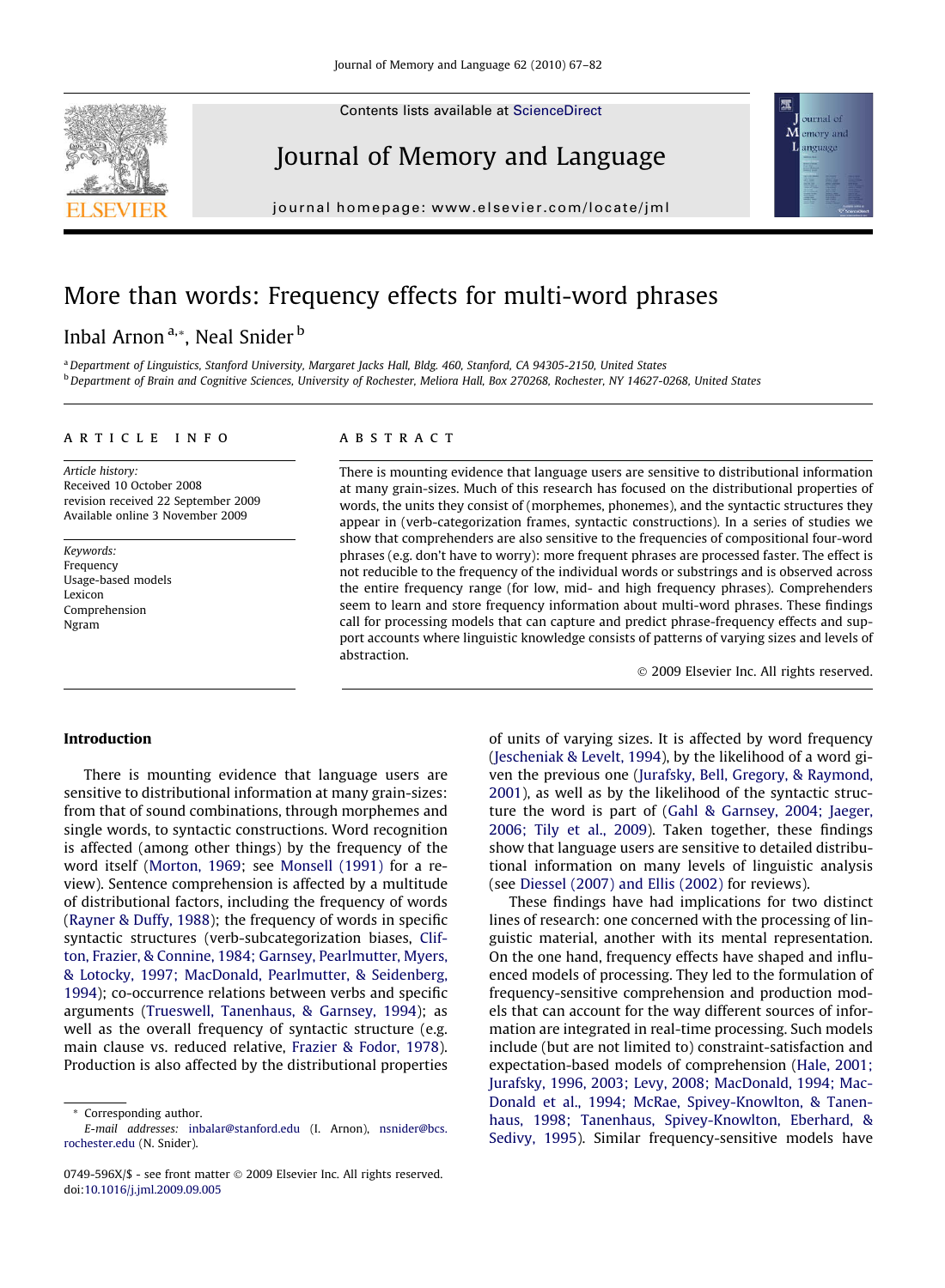been developed for production (e.g. [Chang, Dell, & Bock,](#page-13-0) [2006; Dell, 1986; Dell, Chang, & Griffin, 1999; Jaeger,](#page-13-0) [2006; Levy & Jaeger, 2007\)](#page-13-0). Uncovering the full range of distributional information that speakers are sensitive to become important for (a) developing adequate processing models and (b) tackling the grain-size issue ([Mitchell, Cue](#page-14-0)[tos, Corley, & Brysbaert, 1995](#page-14-0)) that results from being able to estimate frequencies at multiple levels of linguistic analysis (e.g. syntactic construction, syntactic construction given a verb, syntactic construction given a verb and object, etc.). What is the relevant grain-size for a given calculation and how should different frequency measures be integrated? To be able to address this question, we need to know the full range of grain-sizes that language users attend to.

At the same time, frequency effects have influenced theories and models concerned with the way linguistic knowledge is learned and represented. There are a growing number of language models where linguistic units and categories are formed on the basis of experience. We group such models together under the label 'emergentist models', and include in this group usage-based approaches to grammar ([Bybee, 1998; Goldberg, 1995, 2006; Langacker, 1987,](#page-13-0) [1988; Tomasello, 2003\)](#page-13-0), connectionist models of learning and processing (e.g. [Christiansen & Chater, 1999; Elman,](#page-13-0) [1990, 1991; MacWhinney, 1998; Rumelhart & McClelland,](#page-13-0) [1986; Seidenberg, 1994](#page-13-0)), and exemplar models of linguistic knowledge [\(Bod, 1998, 2006; Gahl & Yu, 2006; Golding](#page-13-0)[er, 1996; Johnson, 1997; Pierrehumbert, 2001\)](#page-13-0). In such models, experience plays an important role in the creation, entrenchment, and processing of linguistic patterns. Grammatical structures emerge from, and are shaped by, language use. Frequency of occurrence is seen as an index of linguistic experience. Specific models differ in many important respects (e.g. the use of symbolic or non-symbolic representations, see [Bybee and McClelland \(2005\)](#page-13-0)). But they are similar in suggesting that all linguistic material is represented and processed in a similar way and will be similarly affected by experience. In this context, frequency effects are interesting because they tell us about the linguistic units that speakers learn and represent.

Emergentist models stand in contrast to a words-andrules approach to language ([Pinker, 1991, 1999; Pinker &](#page-14-0) [Ullman, 2002; Prince & Pinker, 1988\)](#page-14-0) where there is a clear distinction between the mental lexicon – an inventory of memorized forms – and the mental grammar, which are the rules or constraints used to combine them. This approach posits a distinction between the linguistic forms that are stored in the lexicon and the ones that are computed by grammar. The two components of language are thought to be learned differently, to involve different cognitive abilities, and in some models, to be governed by different neural substrates [\(Ullman, 2001; Ullman et al.,](#page-15-0) [2005](#page-15-0)). Frequency effects are interesting only as a way to distinguish between 'stored' and 'computed' forms: frequency is expected to affect the processing of stored forms but not computed ones ([Pinker & Ullman, 2002\)](#page-14-0).

Much of the research on frequency effects has focused on the distributional properties of words, the units they consist of (morphemes, phonemes), and the syntactic structures they appear in (verb-categorization frames, syntactic constructions). Less work has focused on larger chunks of language (we review this literature in more detail in the next section). Here we ask whether processing is affected by the frequency of compositional multi-word phrases like 'don't have to worry'. By focusing on such units, we can address, and tie together, two distinct questions.

From the perspective of processing models, looking at multi-word phrases fills an empirical gap. We know relatively little about the processing of such linguistic patterns. Yet, such effects would expand our understanding of the units people attend to – multi-word phrases in addition to phonemes, morphemes, words, and constructions – and inform and limit the kind of models used to accommodate frequency effects. Word and bigram can be easily accommodated via links between words (or a non-symbolic representation of them), but frequency effects beyond the bigram (e.g. phrase-frequency effects) call for the representation of larger chains of relations (sequential information), not only between single words but also between word strings of varying sizes.

Looking for phrase-frequency effects is also interesting from a representational perspective. Under emergentist models, there is not a clear distinction between compositional multi-word phrases and smaller, more atomic linguistic patterns like words. Phrases can be represented by the same mechanism that represents words. For example, as independent units in an exemplar model [\(Bod, 1998,](#page-13-0) [2006](#page-13-0)) or as an attractor in connectionist models ([Rodri](#page-14-0)[guez, Wiles, & Elman, 1999](#page-14-0)). The processing of phrases, like that of words, should be affected by frequency. No such prediction is made under a words-and-rules model where compositional phrases are predicted to be computed and not stored. Since frequency effects are thought to be a property of memorized forms [\(Pinker & Ullman, 2002\)](#page-14-0), compositional phrases are unlikely to exhibit frequency effects.

One way to contrast the two approaches is to look for phrase-frequency effects. We draw on a method used in the morphological literature to address a similar controversy regarding the representational status of regularly inflected words. Like compositional phrases, regularly inflected words (such as walked) are expected to be generated in a words-and-rules approach ([Pinker, 1999;](#page-14-0) [Pinker](#page-14-0) [& Ullman, 2002](#page-14-0)). To test this assumption, researchers ask whether the frequency of the inflected form (walked) is predictive of processing latencies independently of the frequency of its stem and all its inflectional variants (walk, walks, walking, walked). Such an effect is expected only if regularly inflected forms are represented as whole words. Many studies show whole-word frequency effects for regularly inflected words ([Alegre & Gordon, 1999a, 1999b;](#page-13-0) [Baayen, Dijkstra, & Schreuder, 1997; Baayen, Schreuder,](#page-13-0) [deJong, & Krott, 2002; Stemberger & MacWhinney, 1988;](#page-13-0) [Taft, 1979](#page-13-0)). These findings are taken as evidence for whole-form representation.

In a recent study, [Bannard and Matthews \(2008\)](#page-13-0) extended this method to multi-word phrases. They aimed to show that children store multi-word phrases. This is a crucial assumption for certain models of language development where grammatical knowledge is learned by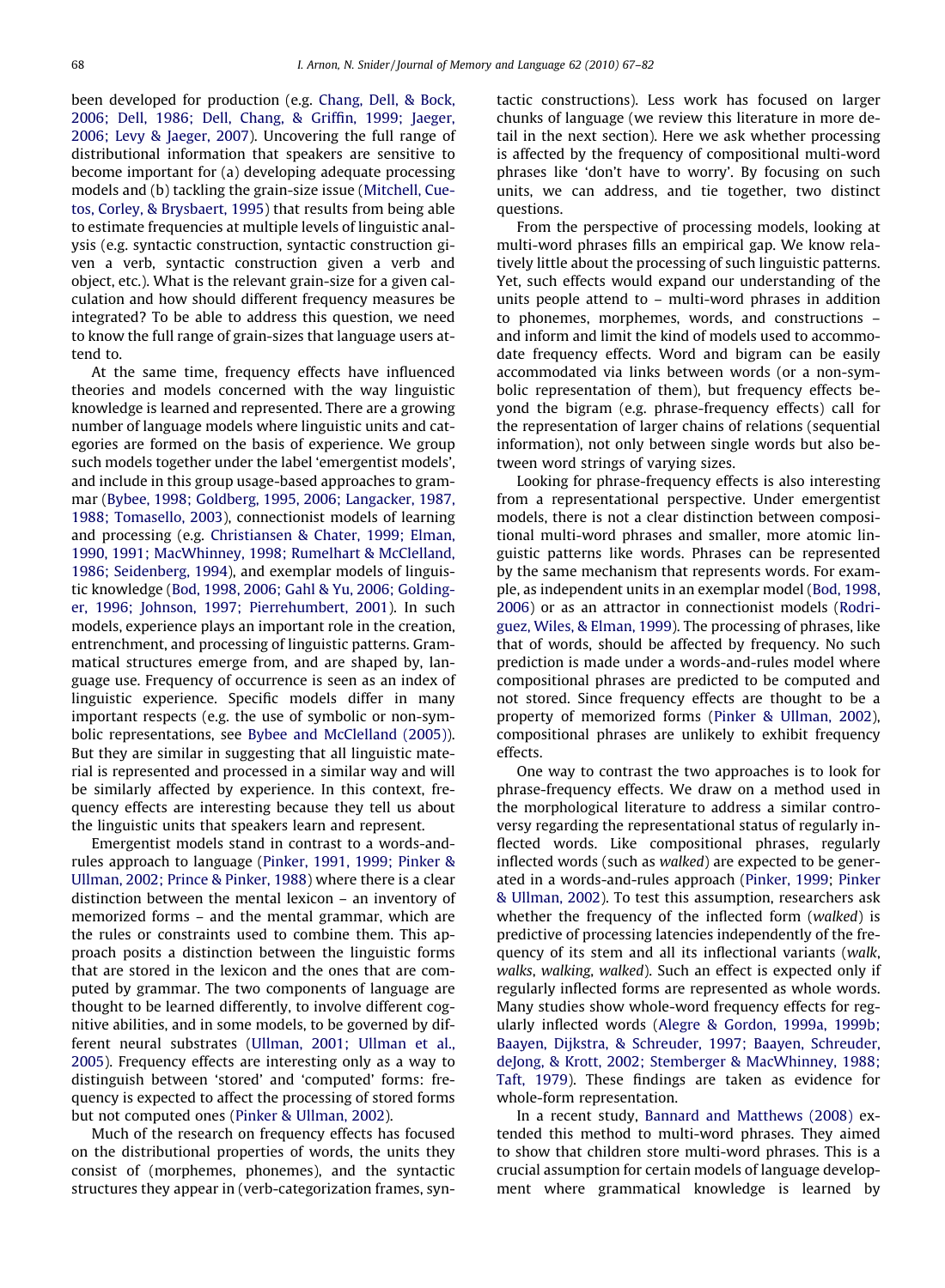abstracting over stored utterances ([Abbot-Smith & Toma](#page-13-0)[sello, 2006; Tomasello, 2003](#page-13-0)). To do so, they used a whole-form frequency manipulation with phrases. They compared the production of phrases that differed in phrase-frequency but were matched on all other frequency measures. For example, a drink of milk is more frequent as a phrase than a drink of tea in British child-directed speech. But the two phrases are matched on substring frequency (tea is as frequent as milk, of milk is as frequent as of tea, and so on). They are also equally plausible. Any difference in performance has to reflect the properties of the phrase itself. Two- and three-year-olds were faster and better at repeating higher frequency phrases compared to lower frequency ones. Just as in the morphological literature, the authors took these effects to indicate whole-phrase representation.

#### The current study

In the current study, we use a similar manipulation to investigate phrase-frequency effects in adult comprehension. There are now several motivations for looking at such phrases. The empirical findings of frequency at varying grain-sizes combined with the predictions of emergentist models predict phrase-frequency effects. But such effects have not been previously documented. At the same time, such effects allow us to contrast different views on the way linguistic knowledge is represented – specifically, on whether there is a clear-cut qualitative distinction between compositional and simple forms (e.g. non-inflected words). Finding whole-form frequency effects for compositional phrases would argue against such a distinction. However, we do not want to argue that finding phrase-frequency effects implies that the phrases are stored as unanalyzed wholes. While this has been suggested for very frequent phrases ([Bybee, 2002\)](#page-13-0), it is not a claim we set out to investigate. Nor is it very likely given recent evidence that even idiomatic phrases, which are often thought to stored as unanalyzed wholes [\(Pinker, 1999](#page-14-0)), show evidence of internal structure ([Konopka & Bock,](#page-14-0) [2009\)](#page-14-0).

We can roughly distinguish between three more detailed views on the representational status of multi-word phrases. A words-and-rules approach, such as that presented by Pinker and colleagues ([Pinker, 1999; Pinker &](#page-14-0) [Ullman, 2002](#page-14-0)), does not expect compositional phrases to be represented. Only non-compositional expressions, such as certain idioms, are expected to be stored. Such an approach does not predict phrase-frequency effects for compositional phrases.

A more nuanced position is presented in a frequencythreshold approach where phrases that are of sufficient frequency can attain independent representation as a way of making processing more efficient ([Biber et al.,](#page-13-0) [1999; Goldberg, 2006; Wray, 2002\)](#page-13-0). Researchers differ on whether frequency is the only criterion for storage (as in the lexical bundles literature, [Biber et al., 1999](#page-13-0)) or whether other factors also play a role in determining if a phrase is stored (e.g. compositionality in the case of Goldberg's Construction Grammar, 2006, or internal structure and context of use in Wray's study of formulaic language, 2002). A frequency-threshold approach maintains a distinction between phrases that are stored and ones that are not, while allowing for more expressions to be stored in the lexicon.

No such distinction exists in what we will label a 'continuous' approach. In this emergentist framework, every instance of usage affects representation and processing. Compositional phrases are represented in the same way that simple words and non-compositional phrases are. The frequency of a phrase will influence its entrenchment and future processing [\(Bod, Hay, & Jannedy, 2003; Bybee,](#page-13-0) [1998, 2006; Bybee & Hopper, 2001](#page-13-0)). The difference between higher and lower frequency phrases is one of degree (the level of activation), and not of kind (stored vs. computed). This approach predicts frequency effects also for lower frequency phrases. It also predicts that there will be a direct relation between the actual frequency of a phrase (the number of times it appears) and processing latencies.

#### Previous literature on compositional multi-word phrases

There is surprisingly little research on adult processing that can allow us to distinguish between these three approaches. Many studies have shown that two-word (bigram) frequency affects processing. Pronunciation of words is phonetically reduced when the word appears as part of a frequent bigram [\(Bell, Brenier, Gregory, Girand,](#page-13-0) [& Jurafsky, 2009; Bell et al., 2003](#page-13-0); [Gregory, Raymond, Bell,](#page-14-0) [Fosler-Lussier, & Jurafsky, 1999](#page-14-0); [Jurafsky et al., 2001](#page-14-0)). Also, object relative clauses are processed faster when the embedded clause consists of a frequent subject–verb combination ([Reali & Christiansen, 2007](#page-14-0)). These studies show that people keep track of co-occurrence patterns between single words. But capturing such relations does not require any representation beyond the single word.

Only a few studies have looked beyond the bigram level. In a seminal study, [Bybee and Scheibman \(1999\)](#page-13-0) found that don't was phonetically reduced in frequently recurring phrases (e.g. I don't know). They argued that this provides evidence that very frequent phrases are represented in the lexicon. But although they extracted three-word sequences, they examined the effects of the preceding and following word separately, hence limiting their results to bigrams, which could be modeled without representing larger units. [Levy and Jaeger \(2007\)](#page-14-0) found that speakers were less likely to produce the optional relativizer in English relative clauses like How big is the family (that) you cook for? when the subject of the relative clause (you) was more predictable given the previous two words (the family). They show that a model that includes the last one, two, and three words of the pre-relative clause utterance predicts speakers' use of the optional relativizer, but because they do not report the independent effect of each string size (this was not the goal of their paper), we cannot know whether their results show an effect of three-word frequency when bigram and unigram frequency are controlled for. [Bell et al. \(2003\)](#page-13-0) found that words were phonetically reduced when they were more predictable given both the previous and the following word (e.g. in the trigram middle of the, the predictability of of following middle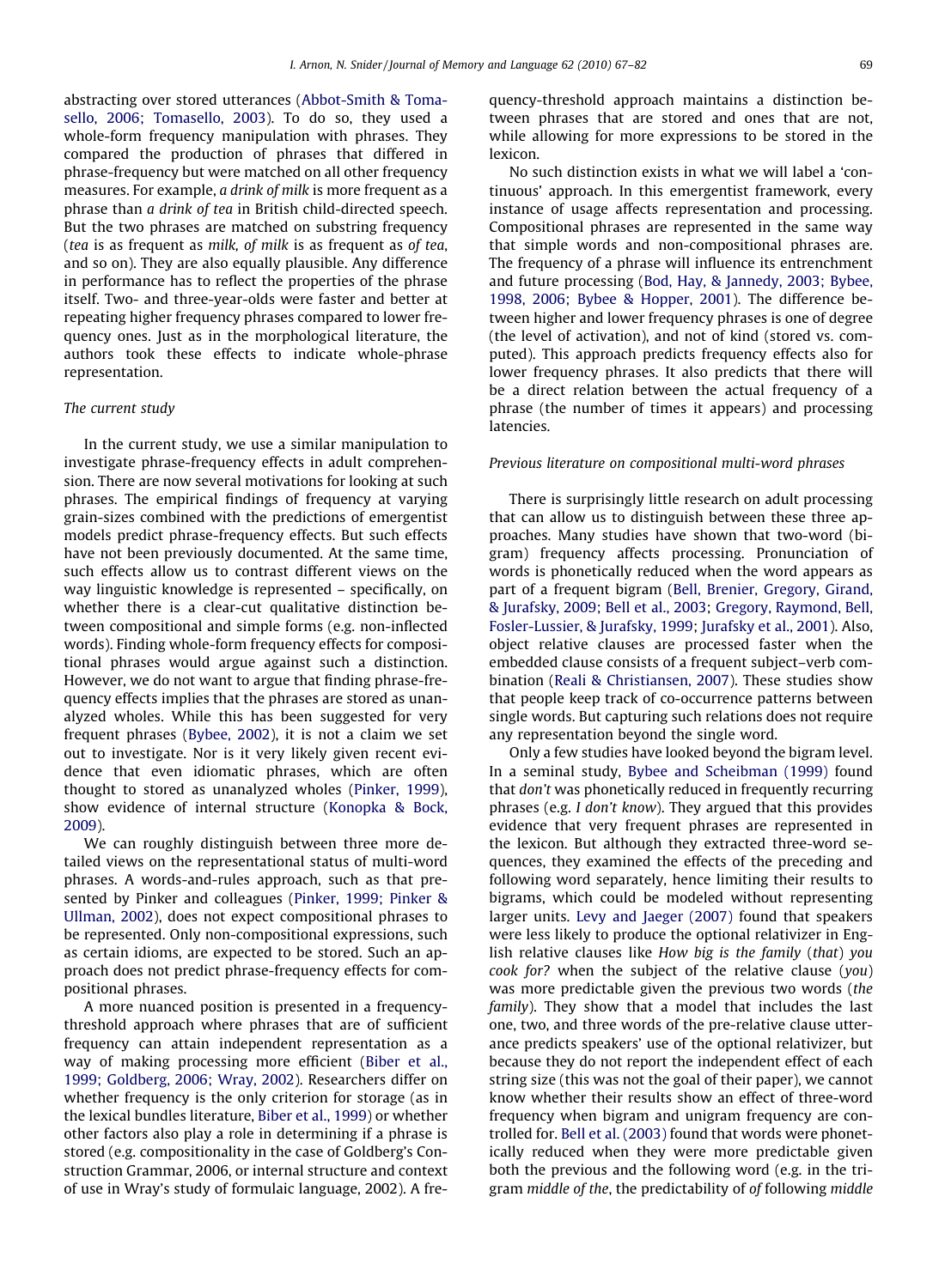and preceding the), again suggesting that speakers represent the expression. But they did not find any effect when looking separately at the predictability of a word given the two preceding or two following words. Moreover, this investigation was limited to the 10 most frequent words in English.

[Underwood, Schmitt, and Galpin \(2004\)](#page-15-0) used eye-tracking to look at participants' eye-movements while reading formulaic sequences of up to six words. They compared fixation times for the same word in a formulaic sequence and in a non-formulaic one (e.g. fact in: as a matter of fact and it's a well-known fact). They found fewer fixations when words appeared in formulaic sequences. They interpreted this finding as evidence that people represent the sequences as a whole. But there is an important limitation to this study: the authors did not control for the frequency of the substrings or for the frequency of the bigram that the words appeared in. Since those differed between the formulaic and non-formulaic sequences (e.g. of fact and well-known fact), the effect could have been driven by bigram frequency rather than phrase-frequency.

The only study to control for substring frequency is the one conducted by [Bannard and Matthews \(2008\).](#page-13-0) Their findings pose a challenge for words-and-rules models: children showed frequency effects for compositional multi-word phrases. But the results are limited in several ways. First, the findings are limited to children. We do not know whether the same effects will be found with adults. More importantly, high frequency phrases in this study were taken from the top third of the frequency scale and low frequency ones from the bottom third. Moreover, only 12 phrases were tested. As they stand, the results do not distinguish between a threshold model and a continuous one – they could still be accommodated if only very frequent phrases were stored.

The effects reported so far provide limited evidence for an effect of phrase-frequency on adults; we need more evidence from adults when substring frequency is controlled for. Moreover, they provide no evidence to distinguish between a threshold model and a continuous one. To do so, we need to look at the cases where the two accounts make different predictions: whether very frequent phrases are represented differently from lower frequency ones and whether frequency of occurrence predicts processing latencies. A continuous model would be preferred if (1) frequency effects were found whenever a higher frequency phrase is compared to a lower frequency one and (2) there was a clear relation between the actual frequency value and processing latencies.

The current study has several goals. The first is to see if adults are sensitive to the frequency of compositional fourword phrases when the frequency of the smaller parts is controlled for. Such effects are expected under a continuous model. They are also expected if processing reflects expectations derived from linguistic units of varying grain-sizes, including multi-word phrases. The second goal is to distinguish between a threshold model and a continuous one by looking for frequency effects along the continuum (also for lower frequency phrases) and by testing whether actual frequency predicts reaction times across the entire phrase-frequency range. The third goal is a

methodological one. Though the effect of frequency on processing is often assumed to be continuous (e.g. [Bybee,](#page-13-0) [2006](#page-13-0)), in practice, items are often binned into two categories, high frequency vs. low frequency. By comparing how well a binary measure of frequency (high vs. low) predicts processing latencies compared to a continuous measure, we can test whether the assumption that effects of frequency are continuous is actually supported by empirical RT data, and how much better a continuous measure captures latency differences compared to a binary one.

We investigate these questions by conducting two reaction time experiments where we compare processing latencies for pairs of compositional four-word expressions that differ in phrase-frequency (the frequency of the fourword phrase) but are matched for substring frequency (e.g. don't have to worry vs. don't have to wait). We then conduct a meta-analysis of the reaction times taken from the two experiments to ask whether a continuous measure of frequency predicts processing latencies and whether it does so better than a binary measure.

#### Experiment 1

We start our investigation by comparing reaction times to multi-word phrases that differ in phrase-frequency but are matched for substring frequency. We want to know whether people respond faster to higher frequency phrases and whether this happens also when comparing phrases in the lower frequency ranges. We look at two frequency bins: in the first bin we set the cutoff point between high and low at 10 per million. This is often considered a threshold for representation in the lexical bundle literature ([Biber](#page-13-0) [et al., 1999](#page-13-0)). In the second bin we look at phrases on the lower end of the continuum: in that bin, we set the cutoff point between high and low at one per million. If comprehenders are sensitive to phrase-frequency, they should respond faster to higher frequency phrases. If they store such information for phrases across the continuum (and not just for very frequent ones), we should see similar effects in the two frequency bins.

We measured processing latencies using a phrasal-decision task – people saw four-word expressions and had to judge whether they were possible in English. We chose this task because lexical-decision tasks are often used in the study of regularly inflected words [\(Alegre & Gordon,](#page-13-0) [1999a, 1999b; Baayen et al., 1997\)](#page-13-0). Since we are using a similar frequency manipulation (manipulating whole-form frequency), we wanted to also use a similar task. We controlled for the frequency of the substrings by comparing phrases that differed only on the final word and by controlling for the final word, the bigram, and the trigram both in the item selection and in the statistical analysis of the results.

# Method

#### Participants

Twenty-six students (mean age 20 years) from Stanford University participated in the study. All were native Eng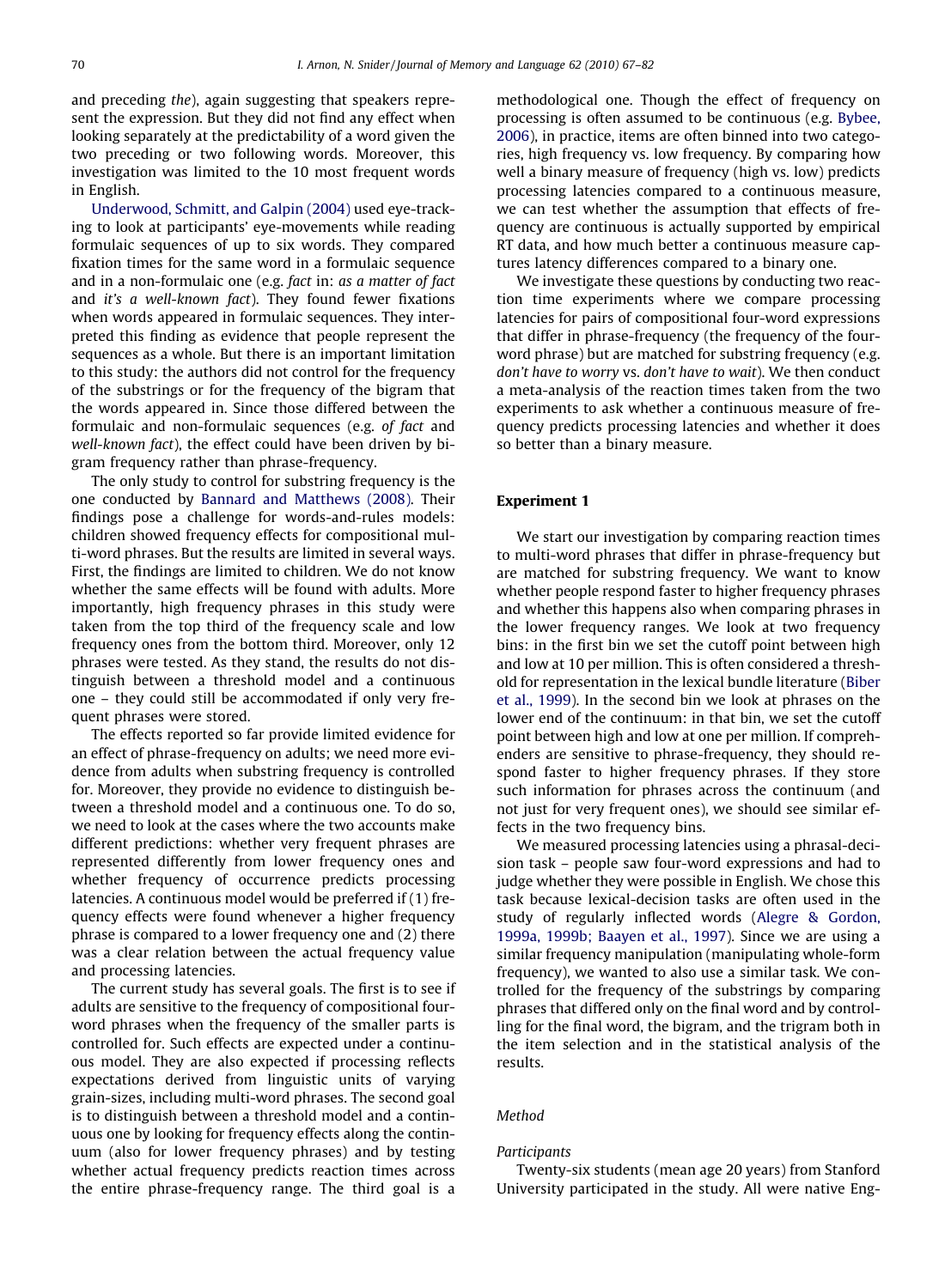lish speakers and were paid \$10 in return for their participation.

# Materials

We constructed 28 items (16 in the high cutoff bin and 12 in the low cutoff bin). Following [Bannard and Matthews](#page-13-0) [\(2008\),](#page-13-0) each item consisted of two four-word phrases (we counted orthographic words) that differed only in the final word (don't have to worry vs. don't have to wait). In each pair, the phrases differed in phrase-frequency (high vs. low) but were matched for substring frequency (word, bigram, and trigram): the phrases did not differ in the frequency of the final word, bigram or trigram. Any effect of phrase-frequency could not be attributed to a difference in substring frequency. All phrases were constituents of the same kind (two verb-phrases, two noun-phrases, etc.) that could form an intonational phrase.

The items were constructed using the Switchboard ([Godfrey, Holliman, & McDaniel, 1992](#page-14-0)) and Fisher ([Cieri,](#page-13-0) [Miller, & Walker, 2004](#page-13-0)) corpora that were combined to yield a 20-million-word corpus. Both corpora consist of American English collected from telephone conversations. We used these corpora because we wanted to create items that were natural (appeared in spontaneous speech), that could form an intonational phrase, and whose frequency was not driven by a specific and uncommon genre (e.g. Wall Street Journal). We selected all the 4-grams that fulfilled the following criteria. (1) The first 3-gram (e.g. don't have to) had to have a high frequency (over 30 per million). (2) The last word in the 4-gram (the one that differed between the high and low frequency variants) had a frequency of at least 50 per million. These two criteria were used to increase the reliability of the frequency estimates for low frequency phrases. (3) Finally, the last word in the 4-gram could not be a determiner (which would create an incomplete intonational phrase) or a demonstrative. In final position, a demonstrative like that could also be interpreted as a modifier (e.g. part of that boy). Since we do not know what additional processing that may entail, we excluded all such items.

We selected our actual target items by choosing item pairs that had the same first trigram and that were matched for the frequency of the final word, bigram, and trigram (see Appendix for complete item list). We used the same corpus to calculate the frequency of the final word, the final bigram, and the final trigram of each selected 4-gram. We selected 16 pairs of four-word phrases for the high phrase-frequency bin and 12 pairs for the lower phrase-frequency bin. Table 1 shows example items for each bin.

#### Table 1

Mean frequency (per million words) and example items in the two bins.

| 15.3 | Don't have any money              | 2.35                                |
|------|-----------------------------------|-------------------------------------|
| 15   | Don't have any place              | 0.2                                 |
| 35.5 | I want to sit                     | 3.6                                 |
| 7 Q  | I want to say                     | 02                                  |
|      | High bin (high: 19.48, low: 3.61) | Low bin (high: $3.5$ , low: $0.2$ ) |

#### High cutoff bin

In this bin, the cutoff point between high and low was set at 10 per million words. In each pair, the high frequency variant appeared over 10 times per million and the low frequency one appeared under 10 times per million. The mean frequency of high frequency phrases in that bin (19.48 per million) was higher than that of low frequency phrases (3.61 per million),  $t(30) = 5.86$ ,  $p < .001$ . But there was no difference in the frequency of the final word (high: 922 per million, low: 2235 per million,  $t(30) = -1.12$ ,  $p = 0.27$ , the final bigram (high: 295, low: 174,  $t(30) = 0.73$ ,  $p = .47$ ), or the final trigram (high: 40, low: 23,  $t(30) = 1.4$ ,  $p = .17$ ) between the high and low frequency phrases. There was also no difference in the number-of-letters between the high phrases (mean 12.63 letters) and the low ones (mean 12.44 letters),  $t(30) = .25$ ,  $p = .8$ .

#### Low cutoff bin

The cutoff point for the lower-range bin was once per million. We selected 12 pairs of four-word phrases for this bin. In each pair, the higher frequency variant appeared between once and five times per million and the lower frequency variant appeared under once per million. We added an additional restriction that the lower frequency variants had to appear at least twice in the entire 20-million-word corpus (0.1 per million words). The mean frequency of high frequency phrases (3.5) was higher in that bin than the mean frequency of the low frequency ones  $(0.2)$ ,  $t(22) = 4.66$ ,  $p < .001$ . There was no difference in the frequency of the final word (high: 433, low: 278,  $t(22) = 1.08$ ,  $p = .29$ ), or the final bigram (high: 76, low: 32,  $t(22) = 1.44$ ,  $p = .14$ ) between the high and low frequency phrases. There was also no difference in the number-of-letters (high: 12.75, low: 12.33),  $t(22) = .44$ ,  $p = .66$ .

#### Plausibility

We also wanted to control for the real-world plausibility of the events depicted by the low and high frequency phrases. To do so, we used an online survey to gather plausibility ratings for all the selected items. Twenty-five participants rated the selected items for plausibility on a scale from 1 to 7  $(1 -$  highly implausible,  $7 -$  highly plausible). Plausibility was defined as ''describing an entity or situation that is likely to occur in the real world". Selected items had a high plausibility rating in both bins (high cutoff bin: 6.66, low cutoff bin: 6.51). Importantly, high and low frequency phrases were rated as equally plausible in the high cutoff bin (high: 6.7, low: 6.7,  $W = 113.5, p > .5$ ), and in the low cutoff one (high: 6.6, low: 6.4,  $W = 43.5$ ,  $p > 0.1$ , we used Wilcoxon tests because the ratings were skewed towards the plausible end of the scale.

#### Fillers

In addition to the 56 target items (16 pairs in the high cutoff bin, 12 in the low one, and two variants per pair), we created 80 four-word fillers. Twelve of them were possible phrases in English and 68 were impossible ones. This design resulted in an equal number of possible and impossible sequences. Fillers were impossible either because they had scrambled word order (e.g. I saw man the) or because they had inappropriate prepositions (e.g. jump during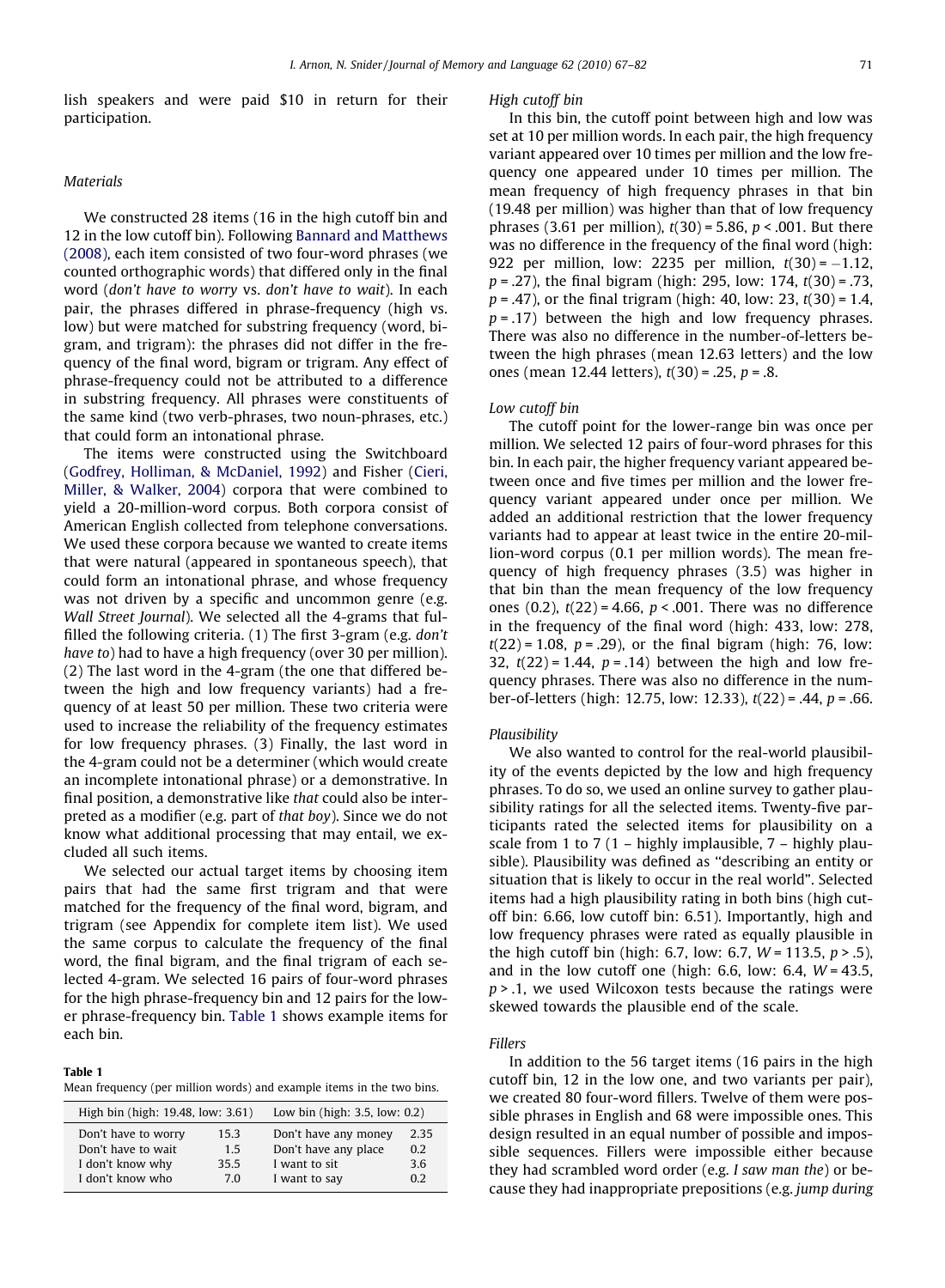the pool or put from the shelf). Of the impossible fillers, 75% were scrambled and 25% had a wrong preposition. Fillers were chosen so as not to overlap lexically with the experimental items.

#### Procedure

The experiment was run using Linger (developed by Douglas Rhode, [http://tedlab.mit.edu/~dr/Linger\)](http://tedlab.mit.edu/~dr/Linger). Participants sat in a quiet room in front of a computer and completed a phrasal-decision task (similar to the one used in [Bod, 2001](#page-13-0)). In this task, participants saw four-word phrases on the screen (in centered position) and had to decide (as quickly as possible) whether they were possible sequences in English. Phrases appeared in their entirety (i.e. all four words appeared at once on the screen) and response times were measured from the moment the phrase appeared. Participants used a keyboard to indicate if the phrase was a possible sequence or an impossible one. They used the 'j' key to make a 'yes' response and the 'f' key to make a 'no' response (the keys were equally positioned). I saw the man was given as an example of a possible sequence. I saw man the and jump during the pool were given as impossible examples. It was stressed that the sequences did not have to be full sentences to be judged as possible. Participants saw six practice items at the beginning of the experiment.

Each participant saw all 56 experimental items (the 28 item pairs). The task was divided into two blocks with one variant of each item appearing in each block. This was done to reduce possible priming effects from seeing two very similar phrases (e.g. don't have to worry and don't have to wait). The order-of-presentation of the blocks was counterbalanced between participants (half saw Block 1 first and half saw Block 2 first). Each block took about 5 min to complete. The blocks were separated by an unrelated lexical-decision task which took 5 min to complete. None of the words from the main experiment were used in the distracter task. None of the words in the lexical-decision task were semantically or phonologically related to the final words in the target phrases.

#### Results

Responses under 200 ms and over two standard deviations from the mean per condition (high vs. low) were excluded. This resulted in the loss of 5% of the data. Accuracy for target items was at ceiling in both frequency bins for high (99%) and low (99%) items. The results are presented separately for the two frequency bins. We analyze the results using mixed-effect linear regression models with subject and item as random effects. We used log(response times) as the predicted variable to reduce the skewness in the distribution of response times. We added the log frequency of the final word and the final bigram as controls (we used log frequencies to correct for non-normal distributions). These were the only substrings that differed between the high and low variant of each pair, and while their frequency was matched, we wanted to make sure that any effect of frequency was caused by phrase-frequency and not substring-frequency. These substring-frequencies were calculated from the same corpus used to select the target items.

In all analyses, we checked for collinearity between the fixed effects (e.g. between phrase-frequency and the frequency of the final bigram) and reduced it by regressing one of the collinear factors (the factor of interest, if one was involved) against the collinear covariates, and using the residuals of these regressions instead of the original variables in the final models we report (this reduced all correlations between factors to less than .19). In all analyses, we also tested whether adding a random interaction (slope) between frequency and subject improved the model (Quené [& van den Bergh, 2008\)](#page-14-0). The random slope did not significantly improve the model that included all factors of interest and control factors (by model comparison) in any of the analyses and was consequently excluded.

### High cutoff bin

As predicted, participants were sensitive to phrase-frequency. They were faster to respond to high frequency phrases (mean 1040 ms) than to lower frequency ones (mean 1100 ms). The final model had phrase-frequency (high vs. low), log(final-bigram), log(final-unigram), number-of-letters, and block-order (whether the item was seen in the first or the second block of the experiment) as fixed effects, and subject and item as random effects. Because low frequency was coded as the baseline, we expect the coefficient to be negative, indicating that high frequency trials were faster (took less time). The model showed a significant effect of phrase-frequency: participants were faster on high frequency phrases when controlling for substring frequency, number-of-letters, and order-of-presentation,  $\beta$  = -.053 (SE = .02),  $p$  < .05. Model comparisons using the likelihood ratio test showed phrase-frequency to be a significant predictor; the full model with phrasefrequency fit the data better than a model without it,  $\chi^2(1) = 8.93, p = .002.$ 

In addition to phrase-frequency, response times were affected by block-order and number-of-letters. Decision times were faster in the second block,  $\beta = -.11$  (SE = .02), p < .001. Importantly, block-order did not interact with phrase-frequency ( $p = .65$ ); phrase-frequency affected both blocks similarly (we also conducted analyses on each block separately, and all reported results still held). Unsurprisingly, decision times were slower for phrases that had more letters,  $\beta$  = .03 (*SE* = .01),  $p$  < .001, with slower decision times for longer phrases. The frequencies of the final word and the final bigram were highly correlated,  $r = .42$ ,  $p = 0.02$ . As a result, the coefficient estimates are not necessarily reliable. Instead, we report the results of model comparisons using the likelihood ratio test (comparing the full model to one without the final word and one without the final bigram), which show that neither the final word  $(\chi^2(1) = 2.11, p = .14)$  nor the final bigram  $(\chi^2(1) = .004,$  $p = .94$ ) were significant predictors of processing latencies.

#### Low cutoff bin

As predicted by the continuous approach, but not by the threshold model, participants were also sensitive to phrasefrequency in the lower frequency range. They responded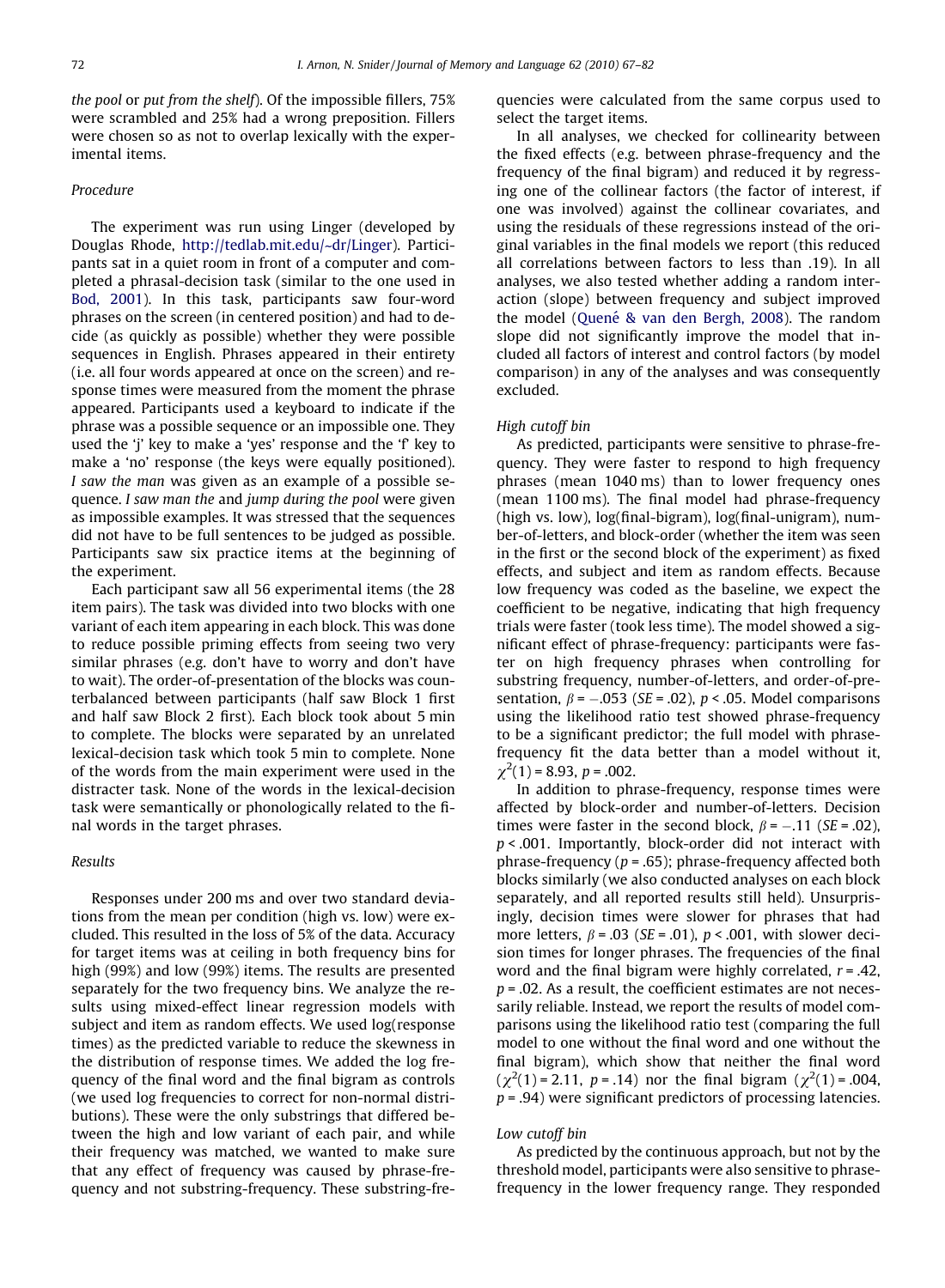faster to items of higher (but still low) frequency (mean: 1059 ms) than lower frequency (mean: 1125 ms).

As in the previous bin, we wanted to control for the frequency of the final word and bigram (those differ between the high and low variant in each pair). We ran a mixed-effect model with phrase-frequency (high vs. low), log(finalbigram), log(final-unigram), number-of-letters, and blockorder (whether the item was seen in the first or the second block of the experiment) as fixed effects, and subject and item as random effects. We took the same measures as in the previous analysis to reduce any collinearity between the fixed effects.

In this bin also, participants were faster to respond to phrases of higher frequency,  $\beta$  = –.06 (SE = .02),  $p$  < .02. Model comparisons using the likelihood ratio test showed phrase-frequency to be a significant predictor,  $\chi^2(1)$  = 8.09,  $p = 0.004$ . Again, a negative coefficient is expected because that shows that higher frequency phrases have shorter reaction times.

As in the previous bin, response times were also affected by block-order and number-of-letters. Decision times were faster in the second block,  $\beta$  = -.07 (SE = .02), p < .001, and block-order did not interact with phrase-frequency ( $p = .51$ ; we also conducted analyses on each block separately, and all reported results still held). Decision times were slower for longer phrases,  $\beta = .03$  (SE = .01),  $p < .001$ . Because they were correlated,  $r = .67$ ,  $p < .001$ , we estimated the effect of final word and final bigram using model comparisons using the likelihood ratio test (by comparing a full model to one without the final word and to one without the final bigram). Both final word  $(\chi^2(1)$  = .16, p = .68) and final bigram  $(\chi^2(1)$  = .73, p = .39) were not significant predictors.

#### Discussion

Experiment 1 set out to test the predictions that people are sensitive to phrase-frequency and that this is true not only for 'special' very frequent phrases, but for phrases across the frequency continuum. The results showed an effect of phrase-frequency on recognition times for phrases of varying frequency. Since substring frequency was controlled for, the effect could not have been driven by the frequency of the substrings the phrase is made up of. Since the high and low frequency phrases were also matched for real-world plausibility, it is unlikely that responses reflected knowledge about the frequency of the events depicted by the phrases. These are the first findings to show that four-word phrase-frequency affects adult processing latencies. The mirror effects found for children ([Bannard & Matthews, 2008](#page-13-0)), suggesting that sensitivity to phrase-frequency is not limited to the developing lexicon. They add multi-word phrases to the units that influence processing latencies.

These results provide evidence against a words-andrules model of representation ([Pinker, 1999](#page-14-0)) – frequency effects were found for linguistic units that can be easily generated from their parts. Finding that more frequent phrases on the lower frequency range were also responded to faster is not compatible with a threshold model where only linguistic units of sufficient frequency can attain inde-

pendent representation [\(Biber et al., 1999; Goldberg, 2006;](#page-13-0) [Wray, 2002](#page-13-0)). Instead, the results are more compatible with a continuous model, where multi-word phrases are one of the many linguistic patterns that are learned and represented.

The results of Experiment 1 showed that language users are sensitive to phrase-frequency on the high and low end of the frequency scale. In Experiment 2, we look at phrases from the middle of the frequency range that fall between the frequency ranges tested in Experiment 1. If phrase-frequency effects are found along the continuum, as predicted by the continuous approach, then mid-frequency phrases should be recognized faster than lower frequency ones. Experiment 2 serves an additional goal. We want to test the prediction that actual phrase-frequency will predict representation strength. To do this, we need observations for phrases across the frequency continuum. Looking at mid-frequency phrases will complement the low and high frequency phrases tested in Experiment 1. By gathering observations for item across the frequency continuum, we will also be able to conduct a methodological investigation of the relative merit of using a continuous measure of frequency (as opposed to a binary one) in predicting processing latencies.

# Experiment 2

In this experiment, we looked at the effect of phrasefrequency for a third frequency bin in between the high and low ranges of the first experiment. We set the cutoff between high and low frequency items at five per million (in Experiment 1, the cutoff points were one per million for the lower bin and 10 per million for the higher one). High frequency phrases appeared between five and ten times per million, and low frequency ones appeared between once and five times per million.

#### Participants

Twenty-three students from Stanford University participated in the study. All were native English speakers and were paid \$10 in return for their participation.

#### Materials

We constructed 17 target items (see Appendix B for full list). As in Experiment 1, each item consisted of two 4 word phrases that differed only on the final word. In each pair, the phrases differed in phrase-frequency but did not differ in frequency of the final word, bigram, or trigram. The items were constructed using the same corpus and the same selection criteria used in Experiment 1. Only the cutoff point distinguishing high and low frequency items was changed (to five per million). High frequency phrases appeared between five and ten times per million. Their low frequency counterparts appeared under five times per million.

The mean frequency of high frequency phrases (7.6) was higher than the mean frequency of the low frequency phrases (2.0),  $t(32) = 12.24$ ,  $p < .001$ . There was no difference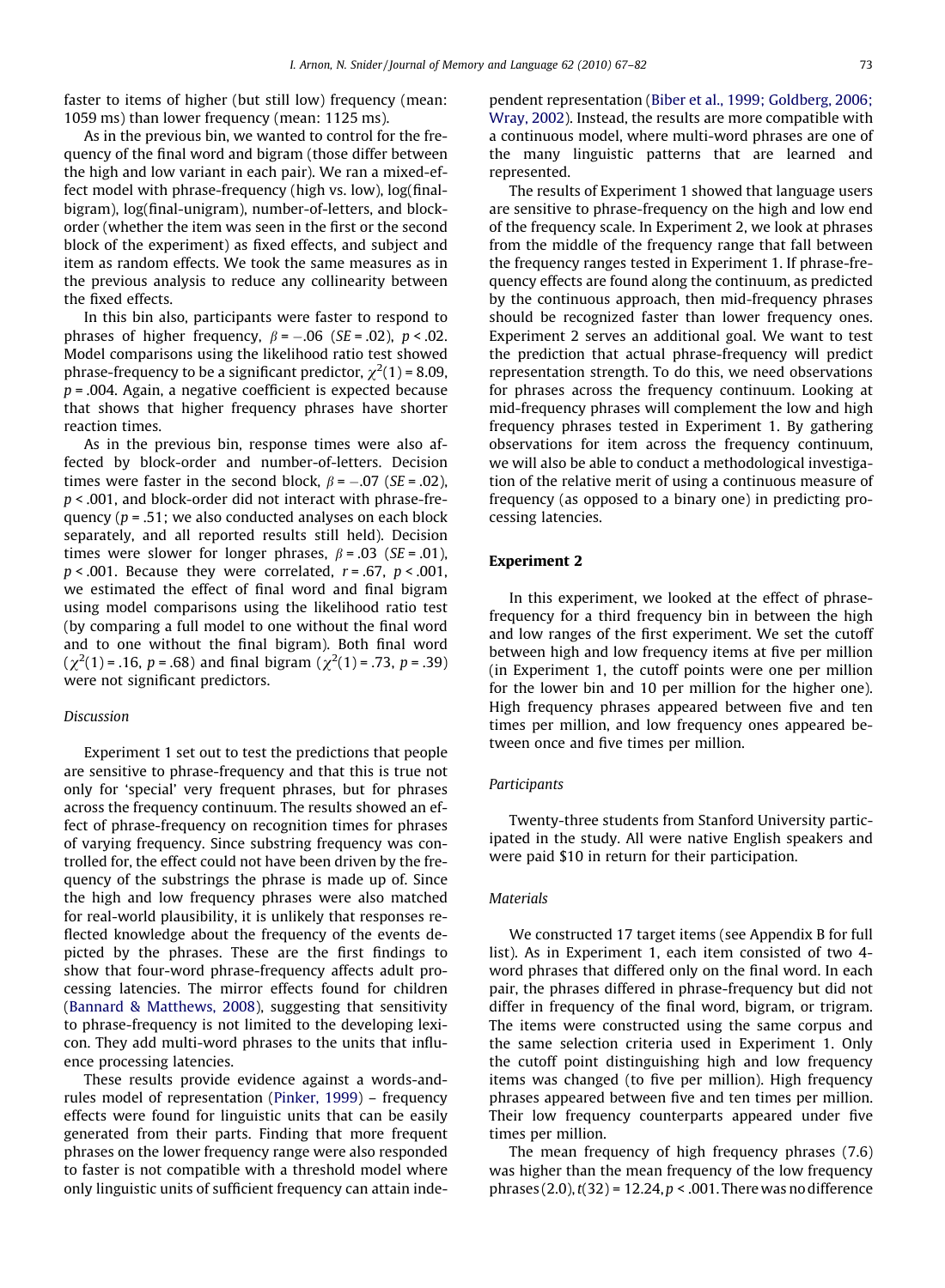in the frequency of the final word (high: 2445, low: 2267,  $t(32) = .25, p = .8$ ), the final bigram (high: 658, low: 424,  $t(32) =$ 1.05,  $p = .3$ ), or the final trigram (high: 44, low: 26,  $t(32) =$ .96,  $p = .34$ ) between the high and low variants. There was also no difference in the number-of-letters (high: 12.94, low: 13.06),  $t(32)$  =  $-.16$ ,  $p$  = .86. As in Experiment 1, the selected items were also matched for real-world plausibility. Twenty-five participants rated the selected items using the same online survey used in Experiment 1. Selected items had a high plausibility rating (mean 6.05). Importantly, high and low frequency phrases were rated as equally plausible (high: 6.5, low: 6.3,  $W = 101.5$ ,  $p > 0.1$ ). We used the same fillers as in Experiment 1.

#### Procedure

The procedure was identical to Experiment 1. Participants completed a phrasal-decision task in two blocks. One variant of each item appeared in each block. Unlike the previous study, the blocks were separated by a Stroop task that took 5 min to complete. In the Stroop task, participants have to give the font color of color words that appear on the screen. In Experiment 1, there was a strong effect of block-order: participants were much faster in the second block. The effect of block-order did not interact with the effect of frequency, but we wanted to see if it would be reduced if we changed the distracter task from a lexical-decision task to a task that did not involve explicit linguistic judgment, like the Stroop task (however, blockorder effects were not significantly reduced).

#### Results

Responses under 200 ms and over two standard deviations from the mean per condition (high vs. low) were excluded. This resulted in the loss of 5% of the data. Accuracy for target items was at ceiling for high (99%) and low (98%) items. As in Experiment 1 we analyzed the results using mixed-effect linear regression models to predict logged reaction times.

The results showed a similar pattern to that of Experiment 1. Participants were faster to respond to higher frequency phrases (1198 ms) compared to lower frequency ones (1276 ms). As in the previous experiment, we wanted to control for the frequency of the final word and bigram (those differ between the high and low variant in each pair). We ran a mixed-effect model with phrasefrequency (high vs. low), log(final-bigram), log(final-unigram), number-of-letters, and block-order (whether the item was seen in the first or the second block of the experiment) as fixed effects, and subject and item as random effects.

In this experiment also, participants were faster to respond to phrases of higher frequency,  $\beta$  =  $-.053$  (SE = .02),  $p < .01$ . Model comparisons using the likelihood ratio test showed phrase-frequency to be a significant predictor,  $\chi^2(1)$  = 9.25, p < 01. The negative coefficient shows that high frequency phrases indeed had faster reaction times.

As in the previous experiment, response times were affected by block-order. Decision times still were faster in the second block despite changing the intervening task

 $(\beta = -.08 \ (SE = .01), p < .001)$ , and block-order did not interact with phrase-frequency  $(p=.81;$  we also conducted analyses on each block separately, and all reported results still held). Number-of-letters was not a significant predictor,  $\beta$  = .005 (*SE* = .007),  $p$  = .5. As in Experiment 1, the frequency of the final word and the final bigram were highly correlated,  $r = .42$ ,  $p = .01$ . We estimated the effect of the final word and final bigram using model comparisons using the likelihood ratio test (by comparing a full model to one without the final word and to one without the final bigram). The effect of the final word was significant ( $\chi^2(1)$  = 5.9, p = .01), but the effect of the final bigram was not  $(\chi^2(1) = 1.17, p = .27)$ .

#### Discussion

As in Experiment 1, phrase-frequency had a significant effect on reaction times: participants were faster to respond to mid-frequency phrases than to lower frequency ones. Whether the cutoff point between high and low was set at ten, five (in Experiment 1), or one per million (in Experiment 2), participants were faster on higher frequency phrases. Experiment 2 provides additional evidence that people store information about compositional multi-word phrases across the frequency range and that their frequency influences processing.

We now have responses for phrases along the frequency continuum: from ones appearing less than once per million to ones appearing over ten times per million. Table 2 shows the ranges and the means of the three frequency bins we tested in Experiments 1 and 2.

We can use these data to test a prediction put forth by specific usage-based models that actual frequency predicts representation strength ([Bybee, 2006\)](#page-13-0). If true, then the higher the frequency, the faster recognition times should be. We did not test this prediction in Experiments 1 and 2. While we looked at phrases along the frequency continuum, we only used a binary measure to model the results. In each bin we compared high frequency to low frequency. To test the prediction that actual frequency of occurrence predicts reaction times, we conducted a meta-analysis of the items from Experiments 1 and 2, using log(frequency) as a predictor. This investigation serves another goal. The effect of frequency on language processing is often assumed to be continuous. But it is often modeled using binary measures (e.g. [Grainger, 1990](#page-14-0); [Schilling, Rayner, &](#page-14-0) [Chumbley, 1998,](#page-14-0) and many more). We can now test whether the assumption that effects of frequency are continuous is actually supported by empirical reaction time

| Table 2                                                             |  |
|---------------------------------------------------------------------|--|
| Item properties in the three frequency bins (in words per million). |  |

| Frequency bin | Condition | Median | Mean | Range        |
|---------------|-----------|--------|------|--------------|
| Lo            | Lo        | 0.2    | 0.2  | $0.1 - 0.4$  |
|               | Hi        | 2.5    | 3.5  | $1.3 - 9.7$  |
| Mid           | Lo        | 1.9    | 2.0  | $0.8 - 4.1$  |
|               | Hi        | 7.1    | 7.6  | $5.4 - 9.8$  |
| Hi            | Lo        | 2.8    | 3.6  | $0.6 - 8.9$  |
|               | Hi        | 15.4   | 19.5 | $9.1 - 44.8$ |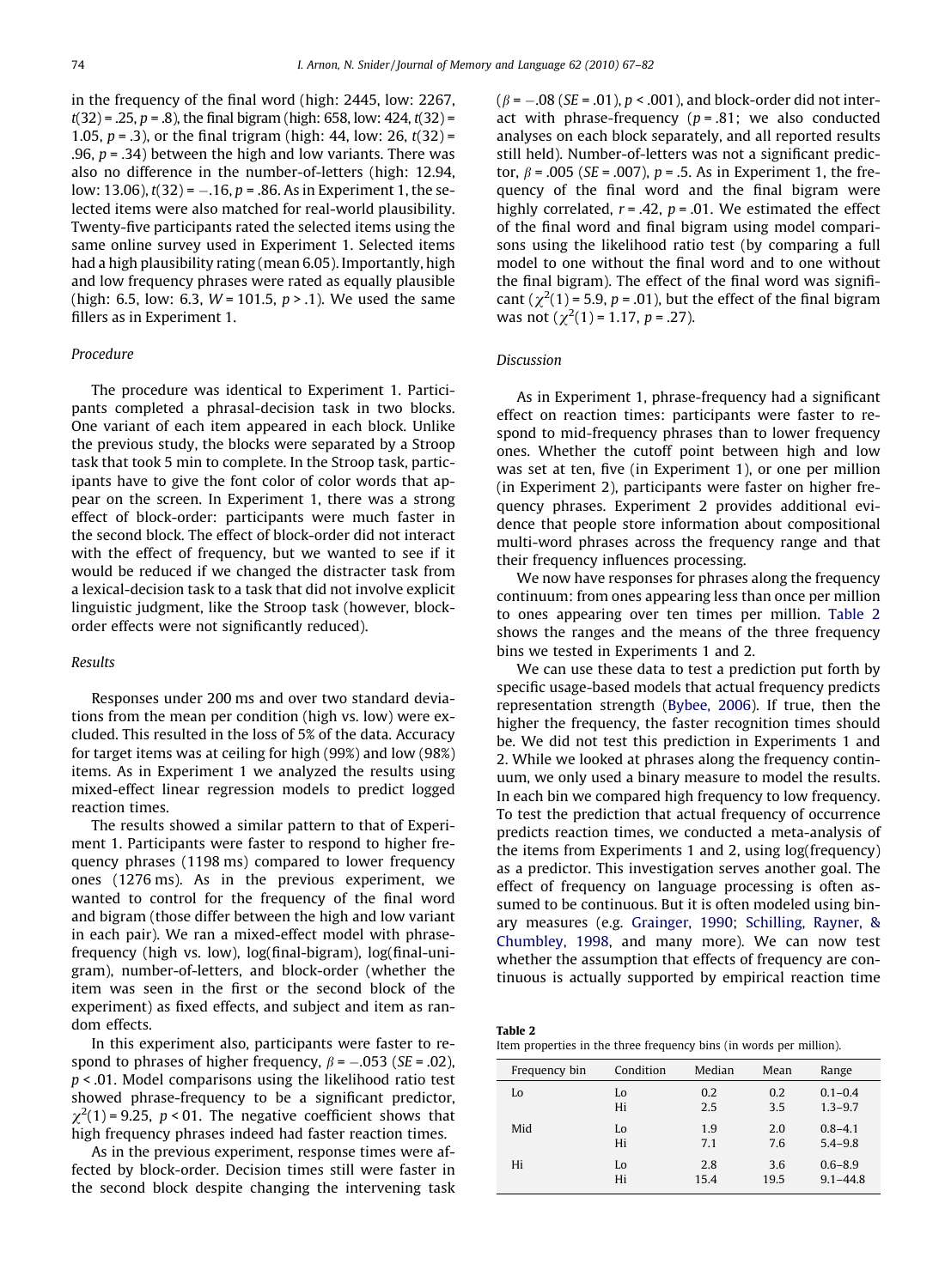data, and how much better it captures differences in processing latencies compared to binary groupings.

# Meta-analysis

We performed a meta-analysis of the items used in Experiments 1 and 2. By taking the items from both experiments we have observations for phrases across the frequency range. We now have a more flat distribution of frequencies (with items spread out equally along the frequency continuum) instead of a bimodal one (with items divided by an arbitrary cutoff point). This allowed us to test (1) whether actual frequency predicted reaction times and (2) whether it was a better predictor than a binary frequency measure.

#### Data and materials

We used all the items from Experiments 1 and 2 in the meta-analysis. This yielded 45 pairs of 4-word phrases (each pair had the same first three words). We took the reaction times of all the participants from Experiments 1 and 2 (49 native English speakers). We only used the trials that were included in the analyses of the previous experiments (excluding trials that were answered incorrectly and ones with reaction times above two standard deviations from the mean). This yielded a total of 2105 trials.

#### Results

We analyzed the data using mixed-effect linear regression models, as in Experiments 1 and 2. As a first step, we wanted to see whether log(phrase-frequency) was a significant predictor of reaction times. As a second step, we wanted to see whether it was a better predictor than a binary measure. To do this, we conducted a breakpoint regression analysis to find the breakpoint that best fits the data (the one where two models fit on either side of it have the maximum summed likelihood, [Baayen, 2008\)](#page-13-0). We then compared how well that binary measure (set at 4.94 per million) fared in comparison with a continuous measure [log(phrase-frequency)]. By choosing the binary measure that is based on the most likely breakpoint in the data, we are biasing against our prediction that a continuous measure will be a better predictor of processing latencies. Before conducting these analyses, we had to address potential confounds arising from the use of items that are no longer as well controlled (we are no longer comparing pairs that differ only in phrase-frequency).

#### Reducing collinearity and over-fitting

In the regression models used in Experiments 1 and 2, we controlled for the frequencies of all the substrings that differed between the low and high variants (they only differed on the final word and bigram). Now that we are treating frequency as a continuous variable, each item pair is effectively treated as two items and the differences between items taken from different pairs are much greater. Items now differ also on the first trigram (e.g. don't have to worry vs. go back to work). To look at the role of phrase-frequency, we need to control for the frequencies of all the smaller elements (the two trigrams, the three bigrams, the four unigrams). But this would risk over-fitting the results (we now have nine frequency measures in addition to the continuous phrase-frequency measure, the binary frequency measure, and the number-of-letter, and block-order variables).

To address this, we ran a model with all the variables except the two phrase-frequency ones (the nine frequency controls, block-order, and number-of-letters) as fixed factors and with log(reaction-time) as the dependent variable. Following [Baayen \(2008\),](#page-13-0) we then removed all the variables whose standard error was greater than the value of their coefficient in the model. This left us with six variables: four frequency control variables [log(unigram3), log(unigram4), log(bigram1), and log(trigram1)], block-order, and number-of-letters. These six variables will eventually go into the full model that will include the two phrase-frequency variables (continuous and binary), along with the random effects of subject and item. In addition to block-order and number-of-letters, some of the frequency control factors still significantly (or marginally) predicted reaction times, even when 4-gram frequency was included:  $log(unigram4)$ ,  $p < .05$ ; and  $log(trigram1)$ ,  $p < .09$ .

### Analyzing the results

As predicted by usage-based approaches, continuous log(phrase-frequency) of occurrence was a significant predictor of reaction times. We established this by comparing a full model with log(phrase-frequency) and the control variables (not including the binary measure for now), to a model without the continuous frequency measure. The difference between the models was significant,  $\chi^2(1)$  = 14.86, p < .001. Fig. 1 plots the model fit for the reaction times to all phrases (note that the mean reaction times for each bin are not corrected for the effect of all control variables, which is probably why they do not form a clean linear trend).

We now wanted to see whether the continuous variable accounted for more of the variance than the binary one. To do this, we compared a full model with both frequency measures (and the control variables) once to a model without the continuous measure and once to a model without the binary measure. The likelihood ratio comparisons



Fig. 1. Model fit for reaction times to all phrases. Log reaction time by sequence frequency bin (log scale). Circles represent the means for each bin, with 95% confidence intervals. The fit line is derived from a regression model with a continuous measure of frequency and all control covariates and also includes 95% confidence intervals.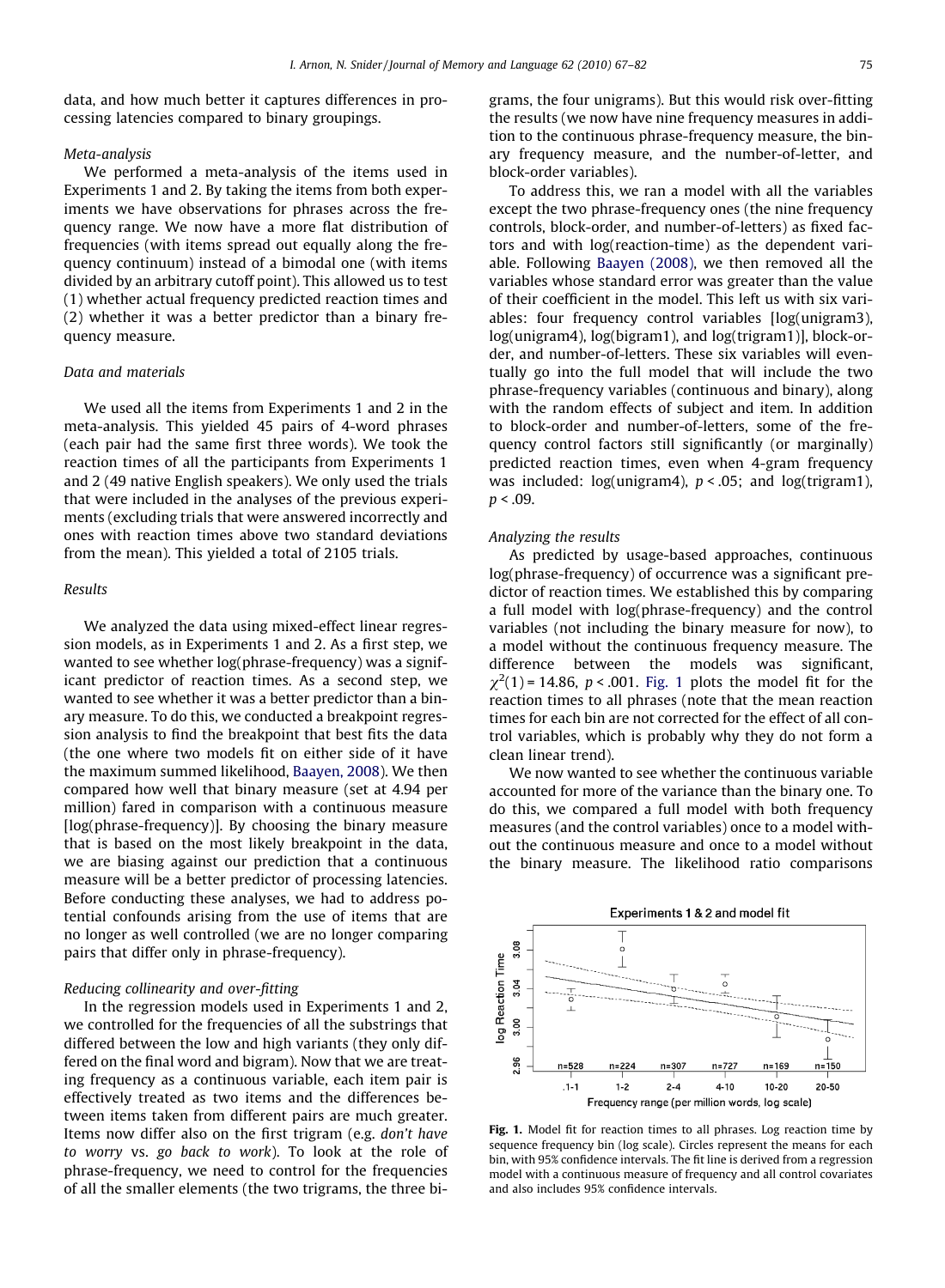showed that the continuous frequency was a significant predictor ( $\chi^2(1)$  = 10.5, p < .01), but the binary measure was not  $(\chi^2(1) = .69, p > .4)$ . In other words, when continuous frequency was taken into account, the binary measure was no longer significant; it did not explain any additional variance.

#### Discussion

These results are in accordance with a usage-based approach where every additional occurrence of a sequence strengthens its activation. The results also show that a continuous measure of frequency is a better predictor of reaction times than a categorical one, even when analyzed with a conservative model that controls for the frequencies of all the substrings and words making up the four-word sequence, as well as participant and item effects. They provide qualitative support for the commonly accepted observation that the effect of frequency on language processing is continuous. This is not a controversial idea, but there have been no empirical investigations that we know of that pit a binary variable against a continuous one. It also reinforces statistical argumentation against dichotomizing continuous variables (e.g. [Cohen & Cohen, 1983](#page-13-0)). Methodologically, the results highlight the advantage of (1) using continuous measures of frequency as predictors of reaction times and (2) using statistical tools of analysis (e.g. regression models) where such continuous predictors can be used.

# General discussion

We set out to investigate whether the frequency of compositional four-word expressions affects processing and whether these effects are found not only for 'special', very frequent phrases, but whenever a higher frequency phrase is compared to a lower one. Experiments 1 and 2 and the meta-analysis provided an affirmative answer to both questions: higher frequency phrases were responded to faster. The effect was found across the frequency range and was a gradient one. It was better captured when frequency was not binned, but treated as a continuous variable. The meta-analysis showed a direct relation between frequency of occurrence and processing latencies: the more often a phrase has been experienced, the faster it was processed.

These effects cannot be attributed to substring frequency – the pairs of phrases we compared were matched for the frequency of all substrings. It is also unlikely that they reflect a difference in the real-world likelihood of the events depicted by the phrases since they were rated as equally likely/plausible. Because the phrases differed on the final word, it would not be enough to store cooccurrence information for words or even two-word sequences. To recognize that one phrase is more frequent than the other, one would need to know how often the entire phrase appears. That is, store co-occurrence information for at least four consecutive words.

These results advance our understanding of frequency effects in several ways. First, they show frequency effects

for four-word phrases. Though emergentist models (e.g. usage-based, connectionist, exemplar) have been around for almost 20 years, there has been little empirical research testing their predictions for larger chunks of language. Our findings fill an empirical gap, since phrase-frequency effects are predicted under such models, but were not previously reported. Second, our results highlight the loss of power when frequency is treated as a binary variable. While frequency is often viewed as a continuous variable, in practice, items are generally binned into two categories, high frequency vs. low frequency. By pitting a binary measure against a continuous one, we demonstrate the advantage of using a continuous measure as a predictor of processing latencies.

#### What information are language users sensitive to?

At a minimum, the current findings add multi-word phrases to the units that influence processing in adults. They show that language users are sensitive to co-occurrence patterns beyond the bigram level. This raises questions about how to integrate different frequency measures in a processing model and how to capture and predict phrase-frequency effects when modeling linguistic knowledge.

As they stand, the results cannot be taken as evidence that the phrases were accessed as unanalyzed wholes – we do not know whether, and to what extent, the parts of the phrases were activated. Our experiment was not designed to test this – our experimental items were designed to keep substring frequency maximally similar within an item pair (e.g. don't have to worry vs. don't have to wait). Looking back at the results of the meta-analysis, there is evidence that substring frequency (the frequency of the fourth word and the first trigram) still affected reaction times when controlling for phrase-frequency, as would be expected given the widespread word frequency effects in reading where words are read as part of a larger linguistic context. Nor can we know whether the phrases were processed incrementally faster due to their increased predictability: we only obtained reaction times for the entire phrase. More work using different experimental paradigms such as self-paced reading is needed to study the way part frequency and whole frequency interact and the way phrase-frequency effects arise over time.

Word frequency effects led to revised models of lexical access ([Gaskell & Marslen-Wilson, 1997; McClelland](#page-14-0) [& Elman, 1986\)](#page-14-0). Finding that speakers maintained information about the voice a word was uttered in led to the creation of episodic models of the lexicon [\(Goldinger,](#page-14-0) [1996](#page-14-0)). Finding speaker-dependent phonetic effects fueled the development of phonetic exemplar models where such variability can be accommodated [\(Pierrehumbert,](#page-14-0) [2001](#page-14-0)). Finding phrase-frequency effects can have a similar effect of extending existing models. Many of the models currently available focus on modeling frequency effects at the word level or below or at the level of syntactic constructions. To capture phrase-frequency effects, such models would have to incorporate larger frequency relations.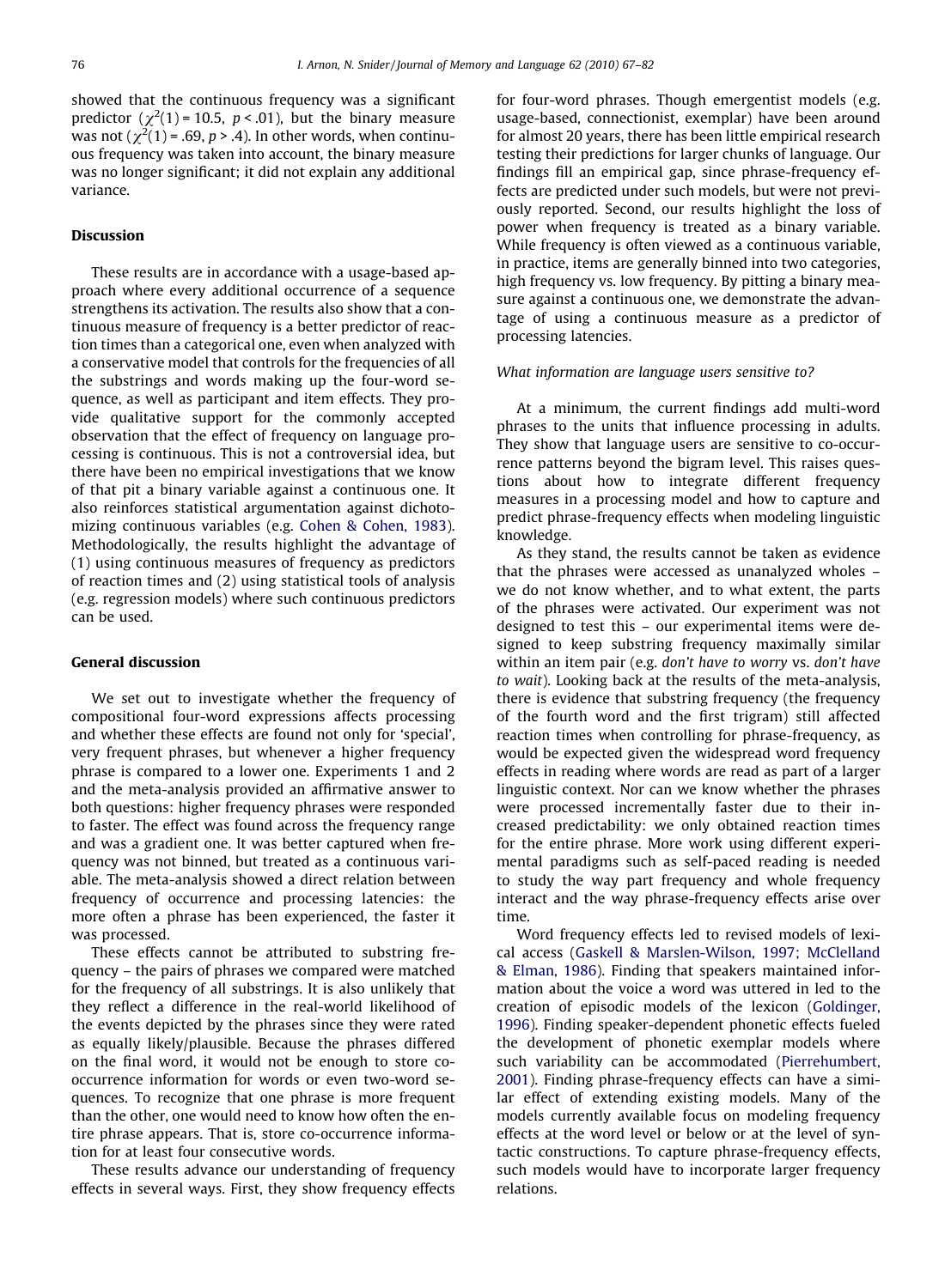One possibility, in line with exemplar models of language ([Bod, 1998; Goldinger, 1996; Johnson, 1997; Pierre](#page-13-0)[humbert, 2001, 2006\)](#page-13-0), is to implement the representations produced by the exemplar-based syntactic models of [Bod](#page-13-0) [\(1998, 2006\)](#page-13-0) in a spreading-activation network, as proposed in [Snider \(2008\).](#page-14-0) In the model that Bod presents, syntactic productivity is achieved by starting with arbitrarily large linguistic units and deducing syntactic structure by means of statistical inference. The resulting lexicon has structurally analyzed chunks of different grain-sizes, along with a mechanism for constructing larger structures out of them. The processing of units is influenced by the probability of the smaller units used to form them [\(Bod, 2006](#page-13-0)).

Implementing these representation in a spreading-activation network [\(Snider, 2008](#page-14-0)) will result in patterns of varying levels of abstraction (from fully realized strings of words to fully abstract constructions) that are linked to each other and whose activation is related to frequency of occurrence. Multi-word phrases are naturally represented in this model and are linked to the words and smaller strings they consist of, as well as to the more abstract constructions they participate in. The same would apply to all phrases, regardless of their frequency, and would lead to complementary representations at different grainsizes.

In this model, frequency effects on processing reflect a complex interaction between the various frequency measures of the different grain-sizes. This fits in nicely with previous findings that processing latencies are better captured when frequencies at different grain-sizes are taken into account simultaneously. For example, many studies have found that comprehension is affected by the subcategorization biases of the verb ([Gahl, 2002; Garnsey et al.,](#page-13-0) [1997; MacDonald, 1994; Trueswell & Tanenhaus, 1994](#page-13-0)). But not all studies find such effects [\(Ferreira & Henderson,](#page-13-0) [1990; Kennison, 2001; Pickering, Traxler, & Crocker, 2000](#page-13-0)). [Hare, McRae, and Elman \(2003, 2004\)](#page-14-0) suggest that the empirical discrepancies arise because verb-sense (an additional grain-size) was not taken into account. In similar spirit, [Crocker and Brants \(2000\)](#page-13-0) reinterpret the early preference for a noun-phrase continuation regardless of verbbias reported in [Pickering et al. \(2000\)](#page-14-0) as reflecting the overall lower probability of the S-complement analysis ([Hale \(2003\) and Jurafsky \(1996\)](#page-14-0) also include the frequency of syntactic rules in their parsing models). The model described above naturally captured frequency estimates on multiple levels of linguistic analysis.

Phrase-frequency effects could also be modeled in other ways. It may be possible to capture four-word frequency effects in a simple recurrent network [\(Elman,](#page-13-0) [1991\)](#page-13-0). Such networks have been used successfully to model syntactic processing (e.g. object vs. subject relative clauses, [MacDonald & Christiansen, 2002](#page-14-0)). Combined with a dynamic system approach, they have been used to model local-coherence effects [\(Tabor, Juliano, & Tanenhaus,](#page-14-0) [1997\)](#page-14-0) and thematic fit effects [\(Tabor & Tanenhaus,](#page-14-0) [1999\)](#page-14-0), both of which require keeping track of the distributional contexts that words appear in. Phrase-frequency effects may be similarly modeled by keeping track of larger 'frequency' chains. However, there are no existing connectionist networks that set out to capture such relations.

Incorporating linguistic units at varying grain-sizes raises interesting questions about the relation between multi-word phrases and two kinds of linguistic units (1) the substrings they are made of (e.g. to worry) and (2) the more abstract units they are instances of (e.g. an infinitive clause). [Kapatsinski and Radicke \(2008\)](#page-14-0) argue for competition between larger units and their parts when the whole-form is of sufficient frequency. Participants had to respond whenever they detected the particle 'up' in a verb–particle combination (e.g. give up). Reaction times were faster the more frequent the collocation. But for collocations in the highest frequency bin, there was a slowdown in reaction times. A similar result is reported in a separate study on the function word of ([Sosa & Mac-](#page-14-0)[Farlane, 2002\)](#page-14-0): detection of of was slower in highly frequent collocations such as kind of (ones that appeared over 800 times per million). These findings are interpreted as evidence for competition between the part and the whole when the whole is frequent enough. Reaction times speed up when the particle is more predictable, given the sequence, but slow down when there is competition between the particle and the ''chunked" collocation. This study suggests an interesting way to reconcile claims about the 'special' status of very frequent units (e.g. [Bybee,](#page-13-0) [2002; Goldberg, 2006\)](#page-13-0) with the current findings. We did not find evidence for a distinction between very frequent phrases and lower frequency ones: phrase-frequency effects were found across the continuum. However, very frequent phrases may differ in the degree to which the parts activate the whole and vice versa.

# The representational status of multi-word phrases: evaluating the evidence

We set out to distinguish between three views on the representational status of multi-word phrases. The current findings are hard to accommodate within a words-andrules model where compositional units (regular words or compositional phrases) are not expected to display whole-form frequency effects. They are not easy to accommodate within a threshold model that posits a unique status for very frequent forms. There was no indication of a clear difference between very frequent phrases and lower frequency ones: frequency effects were found for all the tested phrases. Using a frequency threshold as a determiner of storage is also problematic because speakers cannot know a priori which phrases will become frequent enough to merit storage. Whatever information is maintained for very frequent phrases must have been once registered for all phrases. This information could be discarded at later stages of learning, but this seems unlikely. A similar argument can be made against using idiosyncrasy of meaning as a criterion for inclusion in the lexicon ([Goldberg,](#page-14-0) [2006; Wray, 2002\)](#page-14-0). From the perspective of the child learner who has yet to hone in on the grammatical regularities of his/her language, all linguistic input starts out being idiosyncratic and 'irregular' to some degree. However, our findings do not rule out threshold models where the relation between the parts and the whole changes according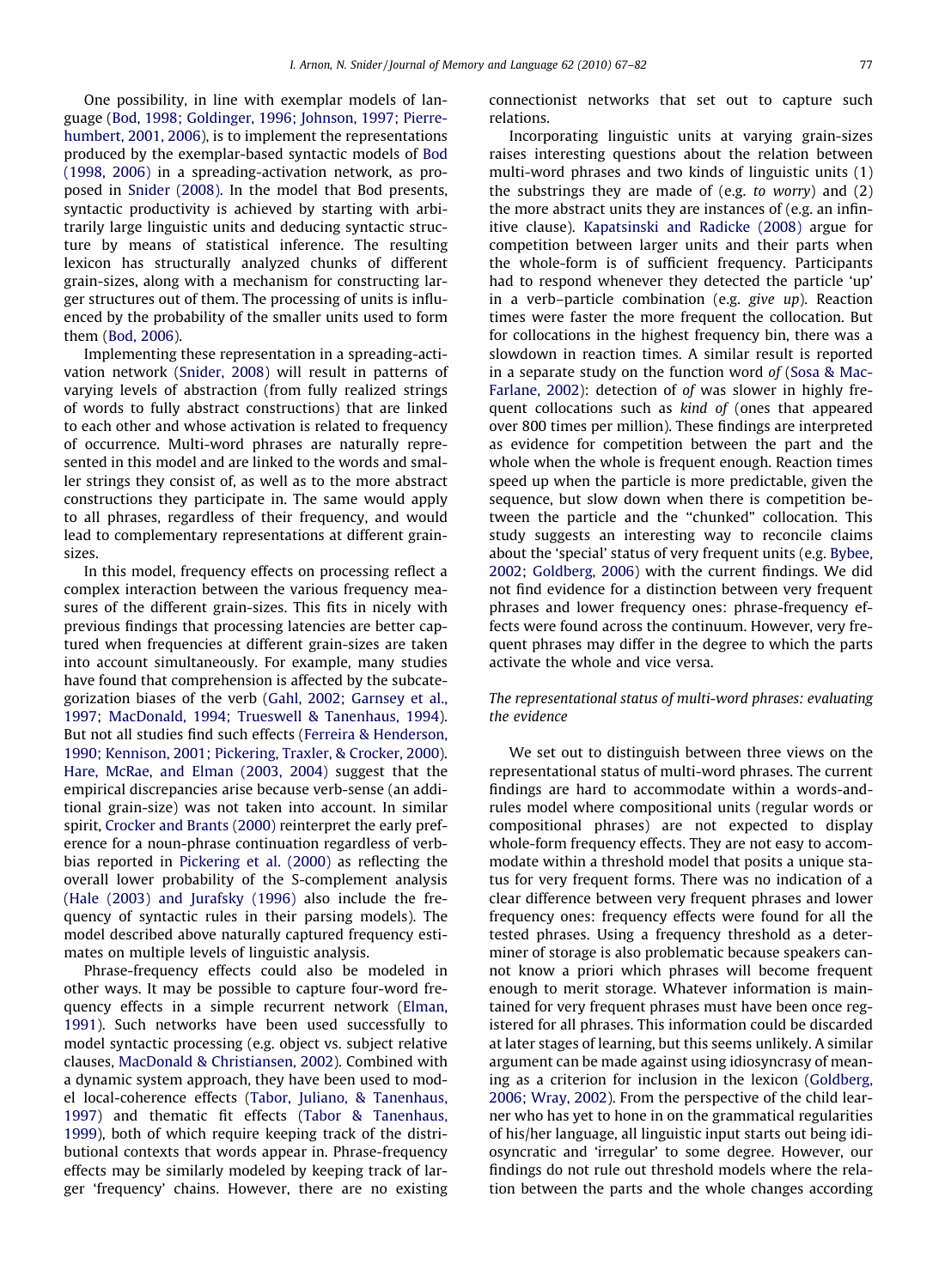to whole frequency. This is not something we tested in the current paper.

The findings are most compatible with a continuous model of representation where frequency is expected to affect all linguistic forms in a similar way. Compositional phrases showed whole-form frequency effects like those displayed by simple and inflected words. Furthermore, we found no evidence for a dichotomous distinction between very frequent phrases and all other phrases. More broadly, these findings argue against a clear distinction between the linguistic forms that are 'stored' and the ones that are 'computed'. Instead, they enhance an emergentist view where all linguistic material is represented and processed in a similar fashion.

The distinction between 'stored' and 'computed' material is further blurred by recent findings on the processing of idioms. Idioms are often seen as prototypical candidates for 'storage' [\(Pinker, 1999; Jackendoff, 1997](#page-14-0) but see [Nun](#page-14-0)[berg, Sag and Wasow \(1994\)](#page-14-0) for an argument that only few idiomatic phrases are truly non-compositional). However, several recent experimental results reveal parallels between the processing of idiomatic and non-idiomatic phrases. [Sprenger, Levelt, and Kempen \(2006\)](#page-14-0) show that idioms can prime and be primed by words that appear in them (e.g. hit the road prime road), suggesting that like compositional phrases, they have internal structure. [Kon](#page-14-0)[opka and Bock \(2009\)](#page-14-0) show that idiomatic and non-idiomatic phrasal verbs (e.g. pull off a robbery) can prime particle placement (whether the particle appears before or after the direct object) in non-idiomatic phrases that have no lexical overlap (e.g. knocked over the vase). Using acceptability judgment of familiar and invented idioms [Tabossi, Wolf, and Koterle \(2009\)](#page-15-0) argue that the syntax of idioms is governed by the same syntactic and pragmatic principles that govern non-idiomatic language. These findings highlight the difficulty in distinguishing between 'stored' and 'computed' forms.

The difficulty in finding a clear criterion for inclusion in the lexicon leads [Elman \(2009\)](#page-13-0) to the radical solution of ''lexical knowledge without a lexicon". Elman reviews numerous studies detailing the rich information language users have about verbs (from the agents it appears with to the discourse situation it evokes), and the way this information is rapidly used in online processing. The rapid availability of such detailed, situation-specific lexical information suggests that ''either the lexicon must be expanded to include factors that do not plausibly seem to belong there; or else virtually all information about word meaning is removed, leaving the lexicon impoverished" (p. 1). Instead, Elman argues for an emergentist model in which linguistic knowledge is viewed as a constantly changing dynamic system and where the lexicon does not contain fixed units but dynamic patterns. We propose that phrasal frequency effects similarly require a model that transcends traditional notions of the lexicon.

# Limitations

The results of the current study are limited in that all the phrases that we used were constituents: verb phrases, noun phrases, prepositional phrases. They possessed some

structural consistency. This does not in any way undermine the effect of frequency, but we cannot rule out the possibility that people are only sensitive to the frequency of multi-word sequences that are also constituents. This would pose an interesting challenge for emergentist models of language. The phrases were always presented out-ofcontext. It is likely that like other linguistic units, the processing of multi-word phrases will also be influenced by expectations formed on the basis of prior linguistic context. In fact, finding that manipulating the linguistic context can affect phrase-processing would provide additional support for treating phrases as units of processing.

The results are also limited in that phrases always differed on the final word and that word was always a content word (e.g. worry, wait). We do not know whether the same effects would hold when the phrases differ in function words or when the words that they differ on are not in final position. For example, in a corpus study of word duration, [Bell et al. \(2009\)](#page-13-0) found that different predictability measures affected the duration of function words and content words: both content and function words were shorter when they were predictable given the following word, but only very frequent function words were sensitive to predictability given the preceding word. We see no theoretical reason to suggest that phrase-frequency effects will not hold for non-constituents, or will not hold when a different word is in non-final position, but this will require further investigation. On a more basic level, our results do not tell us why certain phrases are more frequent than others. They do not address the multiple linguistic and real-world factors that make certain linguistic configurations more frequent, but they show that whatever the underlying causes, frequency differences influence language use.

#### Implications for parsing, production, and learning

Words have served an important role in parsing and production models. Word frequency influences interpretation: parses reflect the more frequent uses of a word (e.g. the garden-path caused by a sentence such as The old man the bridge, in which man is used as a verb). But what if phrase-frequency affects parsing in a similar way? For example, ambiguity resolution may be driven not only by how often a verb appears as a past participle and how likely a noun is to be an Agent, but also by the exact frequencies of the noun–verb combination. Patterns such as this have been observed in the processing of object relative clauses where chunk frequency influenced processing speed ([Reali & Christiansen, 2007\)](#page-14-0). If the effect of chunk frequency on parsing is widespread, then (1) parsing models will have to take into account chunk frequency and (2) chunk frequency may need to be controlled in experiments. Production models have also assumed that creating an utterance involves a stage of word selection that is separate from the syntactic level ([Levelt, 1999](#page-14-0)). What if multiword phrases are also selected in production? Speakers' choices could be driven by a tendency to use constructions with higher phrase-frequency. These ideas must for the moment be considered speculative, but the current find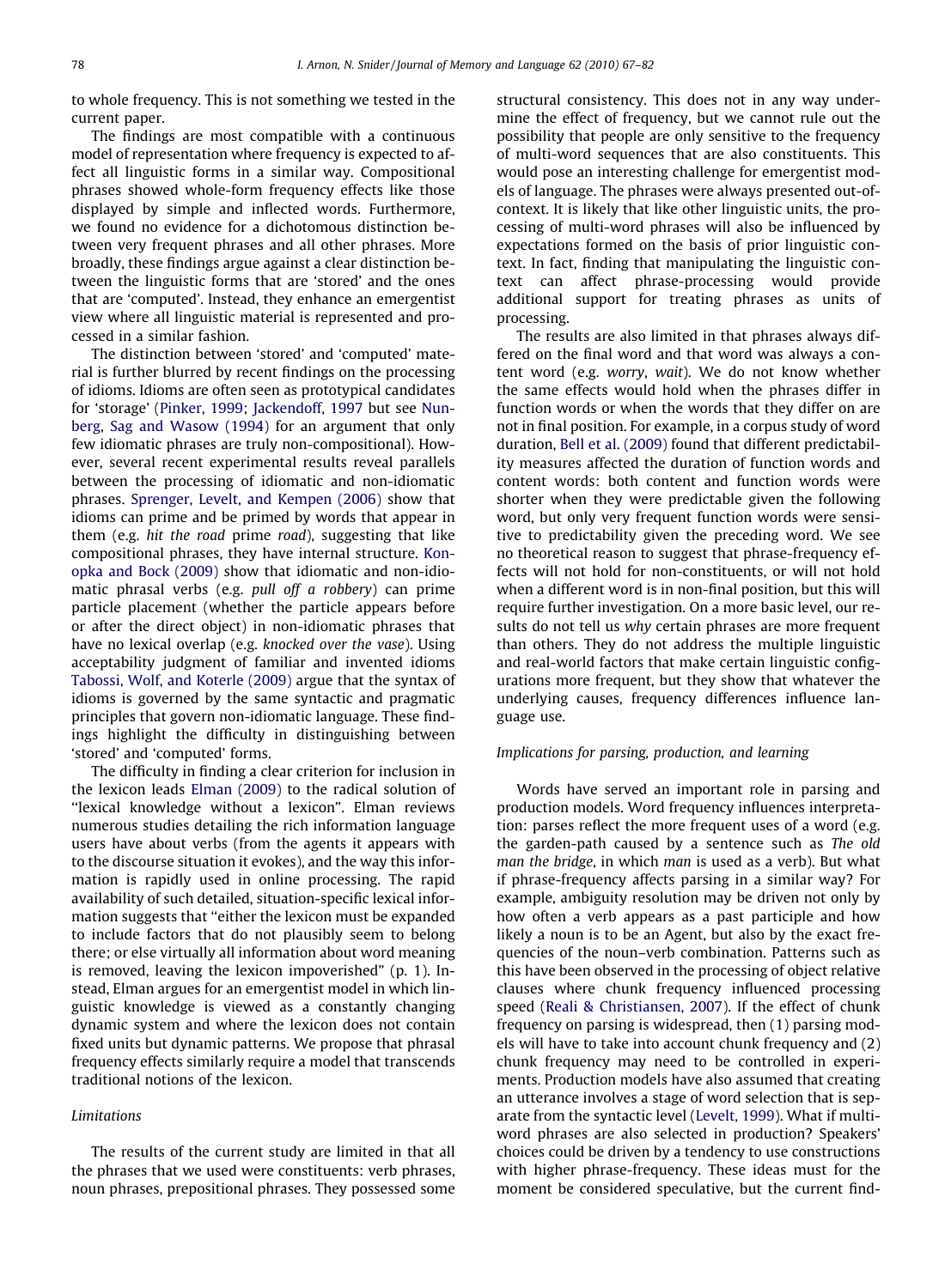ings highlight the need to look at the role of multi-word phrases as well as single words in parsing and production.

Words are often highlighted also in acquisition research, as the units that children need to acquire (much research focuses on how children segment words from speech and assign them meaning). Yet multi-word phrases may also play an important role in language learning, especially if grammatical knowledge emerges by abstracting over stored utterances ([Abbot-Smith & Tomasello, 2006\)](#page-13-0). Being able to represent and utilize them may assist extracting grammatical regularities (e.g. using frequent frames to learn about grammatical categories, [Mintz, 2003](#page-14-0)), and not doing so may be one of the factors that hinders adult language learning [\(Arnon & Ramscar, 2009](#page-13-0)). Finding that multi-word phrases are units of representation for adults thus opens interesting questions about their role in language learning.

#### Conclusion

This study adds the frequency of multi-word phrases to the distributional information that people have access to during language processing. People responded faster to more frequent four-word phrases at all points across the frequency spectrum: there was no evidence for a threshold beyond which these effects occurred. These findings have implications for models of processing and representation. They call for processing models that can capture phrase-frequency effects and highlight the importance of incorporating larger units into parsing and production models. At the same time, they argue for an emergentist model of linguistic knowledge where experience influences the learning, representation, and processing of all linguistic patterns.

# Acknowledgments

This work was supported by a Stanford Graduate Fellowship given to both authors, and NSF Award No. IS-0624345. We would like to thank Dan Jurafsky for guidance and support. We thank Florian Jaeger, Dan Jurafsky, Victor Kuperman, Meghan Sumner, and Harry Tily for helpful comments and suggestions, as well as the audience at the 83rd meeting of the Linguistic Society of America.

# Appendix A

Materials used in Experiment 1 (high frequency range), with the frequency per million words in the Fisher corpus.

| 1. | A lot of places 10.45<br>A lot of days 0.55          |
|----|------------------------------------------------------|
| 2. | A lot of work 14.70<br>A lot of years 1.90           |
| 3. | All over the place 21.45<br>All over the city 0.65   |
|    | Don't have to worry 15.30<br>Don't have to wait 1.40 |
| 5. | Don't know how much 12.80                            |

# Appendix A (continued)

| 6.  | Don't know how many 7.80<br>Go to the doctor 16.70<br>Go to the beach 5.65 |
|-----|----------------------------------------------------------------------------|
| 7.  | How do you feel 29.60<br>How do you do 4.95                                |
| 8.  | I don't know why 35.15<br>I don't know who 7.00                            |
| 9.  | I have a lot 26.45<br>I have a little 8.95                                 |
| 10. | I have to say 15.40<br>I have to see 0.95                                  |
| 11. | I want to go 9.10<br>I want to know 2.95                                   |
| 12. | It's kind of hard 13.30<br>It's kind of funny 7.20                         |
| 13. | On the other hand 27.15<br>On the other end 3.95                           |
| 14. | Out of the house 9.75<br>Out of the game 0.70                              |
| 15. | We have to talk 9.70<br>We have to say 0.65                                |
| 16. | Where do you live 44.80<br>Where do you work 2.60                          |

Materials used in Experiment 1 (low frequency range), with the frequency per million words in the Fisher corpus.

| 1.  | A lot of rain 4.65<br>A lot of blood 0.20              |
|-----|--------------------------------------------------------|
| 2.  | Don't have any money 2.35<br>Don't have any place 0.25 |
| 3.  | Going to come back 1.35<br>Going to come down 0.40     |
| 4.  | Have to be careful 5.90<br>Have to be quiet 0.15       |
| 5.  | I have a sister 4.90<br>I have a game 0.10             |
| 6.  | I have to pay 1.80<br>I have to play 0.10              |
| 7.  | I want to say 3.60<br>I want to sit 0.20               |
| 8.  | It was really funny 2.65<br>It was really big 0.15     |
| 9.  | Out of the car 2.00<br>Out of the box 0.20             |
| 10. | We have to wait 1.65<br>We have to leave 0.25          |
| 11. | We have to talk 9.70<br>We have to sit 0.20            |
| 12. | You like to read 1.55<br>You like to try 0.10          |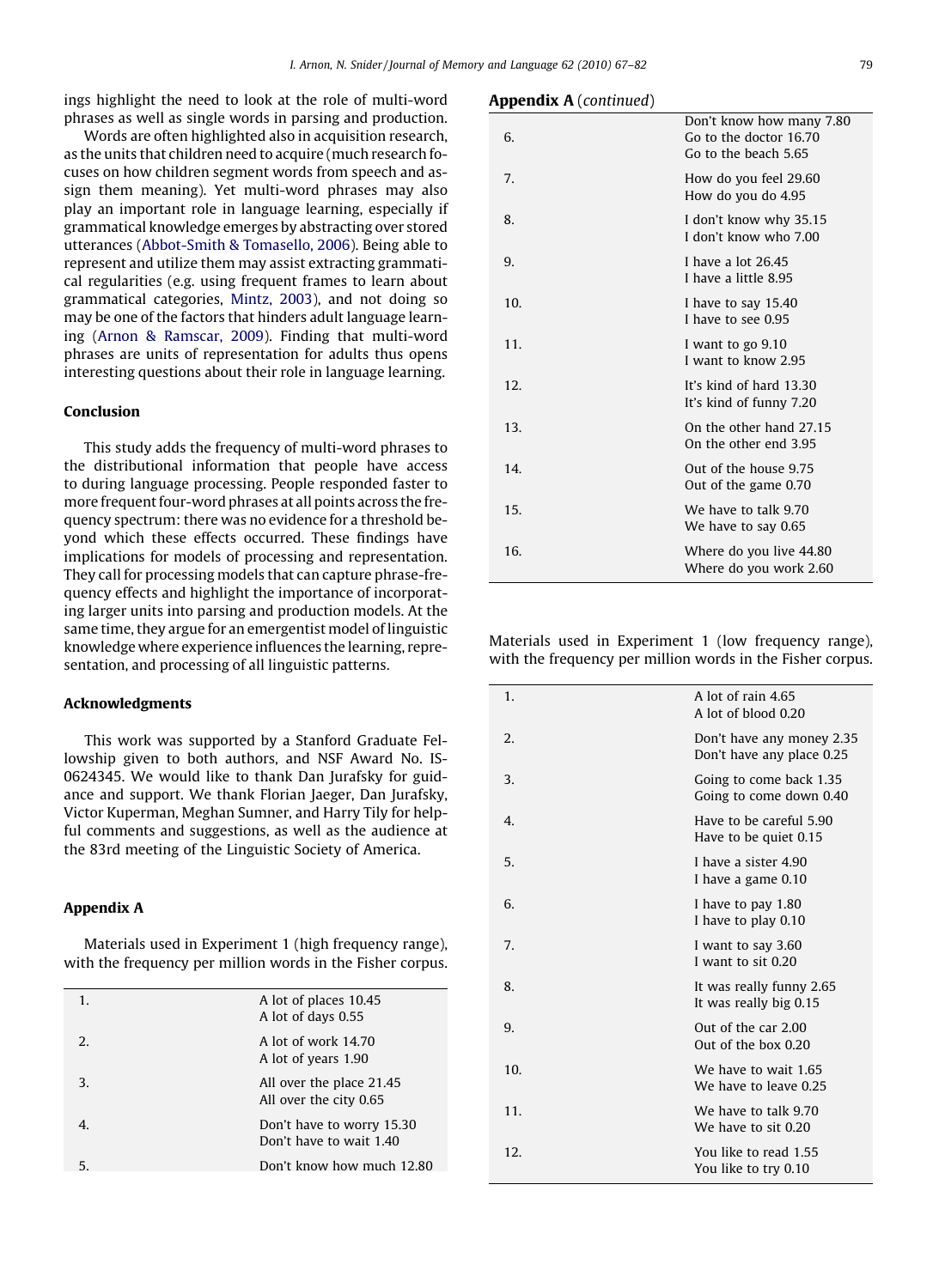#### <span id="page-13-0"></span>Appendix B

Materials used in Experiment 2 (mid-frequency range), with the frequency per million words in the Fisher corpus.

| 1.               | A lot of problems 9.60<br>A lot of power 0.85        |
|------------------|------------------------------------------------------|
| 2.               | All over the country 9.55<br>All over the house 0.75 |
| 3.               | Be able to go 8.40<br>Be able to see 3.95            |
| $\overline{4}$ . | Do you know how 6.40<br>Do you know when 1.85        |
| 5.               | Go back to school 6.75<br>Go back to work 4.00       |
| 6.               | How do you get 6.95<br>How do you go 1.05            |
| 7.               | I don't really care 6.20<br>I don't really need 0.85 |
| 8.               | I don't see how 9.20<br>I don't see them 2.45        |
| 9.               | It takes a lot 7.25<br>It takes a little 1.45        |
| 10.              | Know what that is 6.25<br>Know what that was 1.05    |
| 11.              | Not going to get 7.95<br>Not going to see 0.75       |
| 12.              | Out of the house 9.75<br>Out of the car 2.00         |
| 13.              | Take care of them 6.90<br>Take care of things 0.80   |
| 14.              | To have a lot 6.55<br>To have a little 2.70          |
| 15.              | We used to go 7.05<br>We used to be 2.25             |
| 16.              | You know how many 5.40<br>You know how long 3.40     |
| 17.              | You're going to be 9.70<br>You're going to do 4.05   |
|                  |                                                      |

#### References

- Abbot-Smith, K., & Tomasello, M. (2006). Exemplar-learning and schematization in a usage based account of syntactic acquisition. The Linguistic Review, 23, 275–290.
- Alegre, M., & Gordon, P. (1999a). Frequency effects and the representational status of regular inflections. Journal of Memory and Language, 40, 41–61.
- Alegre, M., & Gordon, P. (1999b). Rule-based versus associative processes in derivational morphology. Brain and Language, 68, 347–354.
- Arnon, I., & Ramscar, M. (2009). Order-of-acquisition affects what gets learned. In N. A. Taatgen & H. van Rijn (Eds.), Proceedings of the 31st annual conference of the Cognitive Science Society. Cognitive Science Society.
- Baayen, H. (2008). Analyzing linguistic data: A practical introduction to statistics using R. Cambridge University Press.
- Baayen, R. H., Dijkstra, T., & Schreuder, R. (1997). Singulars and plurals in Dutch: Evidence for a parallel dual-route model. Journal of Memory and Language, 37, 94–117.
- Baayen, H., Schreuder, R., deJong, N., & Krott, A. (2002). Dutch inflection: The rules that prove the exception. In S. Nooteboom, F. Weerman, & F. Wijnen (Eds.), Storage and computation in the language faculty (pp. 61–92). Boston: Kluwer.
- Bannard, C., & Matthews, D. (2008). Stored word sequences in language learning: The effect of familiarity on children's repetition of fourword combinations. Psychological Science, 19, 241–248.
- Bell, A., Brenier, J., Gregory, M., Girand, C., & Jurafsky, D. (2009). Predictability effects on durations of content and function words in conversational English. Journal of Memory and Language, 60, 92–111.
- Bell, A., Jurafsky, D., Fosler-Lussier, E., Girand, C., Gregory, M., & Gildea, D. (2003). Effects of disfluencies, predictability, and utterance position on word form variation in English conversation. The Journal of the Acoustical Society of America, 113, 1001–1024.
- Biber, D., Johansson, S., Leech, G., Conrad, S., Finegan, E., & Quirk, R. (1999). Longman grammar of spoken and written English. MIT Press.
- Bod, R. (1998). Beyond grammar: An experience-based theory of language. CA: Center for the Study of Language and Information.
- Bod, R. (2001). Sentence memory: Storage vs. computation of frequent sentences. Talk presented at CUNY.
- Bod, R. (2006). An all-subtrees approach to unsupervised parsing. In Proceedings of the 21st international conference on computational linguistics and the 44th annual meeting of the ACL (pp. 865–872).
- Bod, R., Hay, J., & Jannedy, S. (2003). Probabilistic linguistics. MIT Press.
- Bybee, J. (1998). The emergent lexicon (Vol. 34, pp. 421–435). Chicago Linguistic Society.
- Bybee, J. (2002). Phonological evidence for exemplar storage of multiword sequences. Studies in Second Language Acquisition, 24, 215–221.
- Bybee, J. (2006). From usage to grammar: The minds response to repetition. Language, 82, 711–733.
- Bybee, J., & Hopper, P. (2001). Frequency and the emergence of linguistic structure. Amsterdam: John Benjamins.
- Bybee, J., & McClelland, J. (2005). Alternatives to the combinatorial paradigm of linguistic theory based on domain general principles of human cognition. The Linguistic Review, 22, 381–410.

Bybee, J., & Scheibman, J. (1999). The effect of usage on degrees of constituency: The reduction of don't in English. Linguistics, 37, 575–596.

Chang, F., Dell, G. S., & Bock, K. (2006). Becoming syntactic. Psychological Review, 113, 234–272.

Christiansen, M. H., & Chater, N. (1999). Toward a connectionist model of recursion in human linguistic performance. Cognitive Science, 23, 157–205.

- Cieri, C., Miller, D., & Walker, K. (2004). The fisher corpus: A resource for the next generations of speech-to-text. In Proceedings of LREC 2004.
- Clifton, C., Frazier, L., & Connine, C. (1984). Lexical expectations in sentence comprehension. Journal of Verbal Learning and Verbal Behavior, 23, 696–708.
- Cohen, J., & Cohen, P. (1983). Applied multiple regression–correlation analysis for the behavioral sciences (2nd ed.). Hillsdale, NJ: Erlbaum.
- Crocker, M., & Brants, T. (2000). Wide coverage probabilistic sentence processing. Journal of Psycholinguistic Research, 29, 647–669.
- Dell, G. S. (1986). A spreading activation theory of retrieval in language production. Psychological Review, 93, 283–321.
- Dell, G. S., Chang, F., & Griffin, Z. M. (1999). Connectionist models of language production: Lexical access and grammatical encoding. Cognitive Science, 23, 517–542.
- Diessel, H. (2007). Frequency effects in language acquisition, language use, and diachronic change. New Ideas in Psychology, 25, 104–123.
- Ellis, N. (2002). Frequency effects in language processing. Studies in Second Language Acquisition, 24, 143–188.
- Elman, J. L. (1990). Finding structure in time. Cognitive Science, 14, 179–211.
- Elman, J. L. (1991). Distributed representations, simple recurrent networks, and grammatical structure. Machine Learning, 7, 195–225.
- Elman, J. L. (2009). On the meaning of words and dinosaur bones: Lexical knowledge without a lexicon. Cognitive Science, 33, 547–582.
- Ferreira, F., & Henderson, J. M. (1990). The use of verb information in syntactic parsing: Evidence from eye movements and word-by-word self-paced reading. Journal of Experimental Psychology: Learning, Memory, and Cognition, 16, 555–569.
- Frazier, L., & Fodor, J. D. (1978). The sausage machine: A new two-stage parsing model. Cognition, 66, 291–325.
- Gahl, S. (2002). Lexical biases in aphasic sentence comprehension: An experimental and corpus linguistic study. Aphasiology, 16, 1173–1198.
- Gahl, S., & Yu, A. C. L. (Eds.). (2006). Special theme issue: Exemplar-based models in linguistics. The Linguistic Review, 23, 213–379.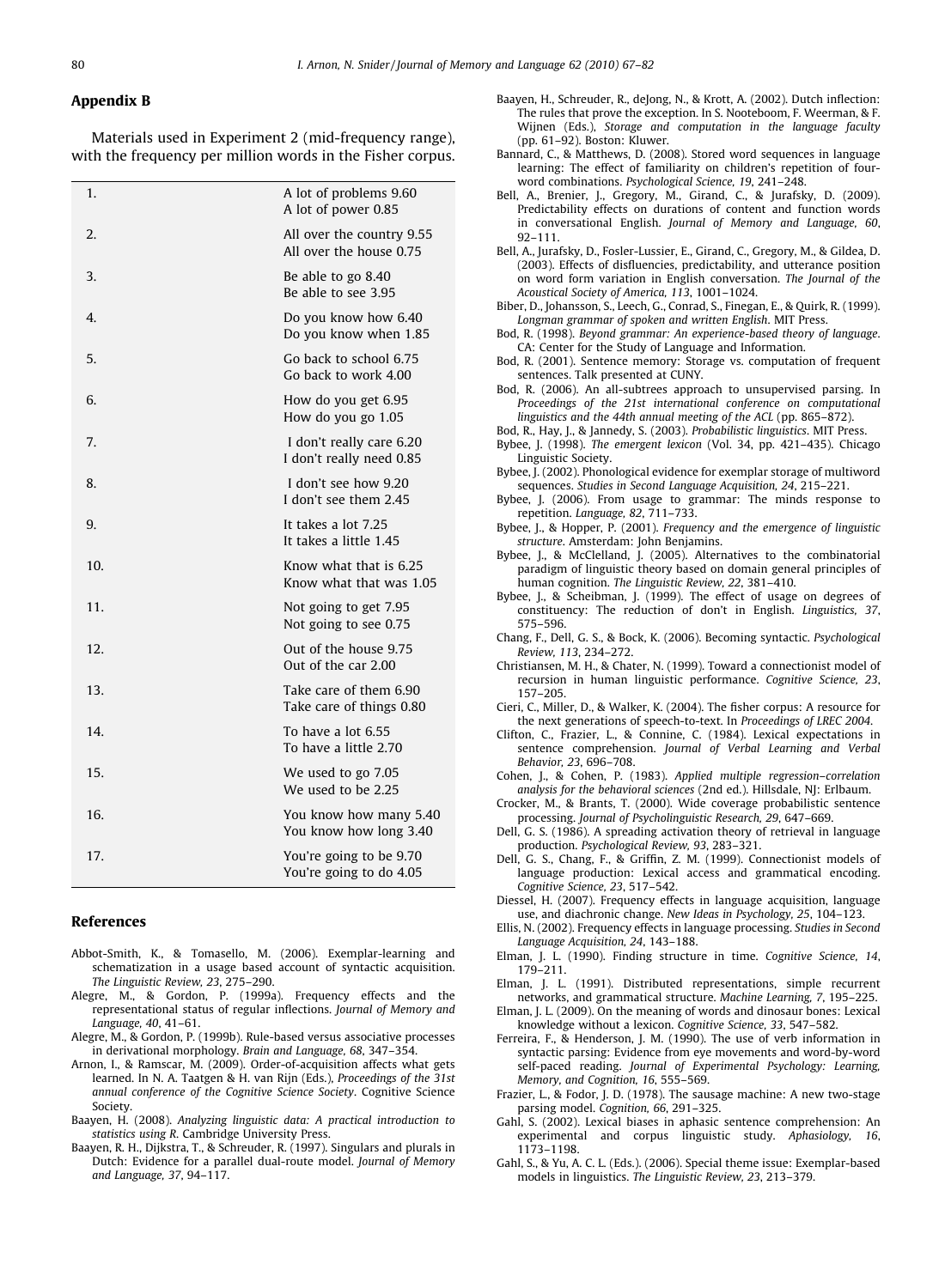- <span id="page-14-0"></span>Gahl, S., & Garnsey, S. M. (2004). Knowledge of grammar, knowledge of usage: Syntactic probabilities affect pronunciation variation. Language, 80, 748–775.
- Garnsey, S., Pearlmutter, N., Myers, E., & Lotocky, M. (1997). The contributions of verb bias and plausibility to the comprehension of temporarily ambiguous sentences. Journal of Memory and Language, 37, 58–93.
- Gaskell, M., & Marslen-Wilson, W. (1997). Integrating form and meaning: A distributed model of speech perception. Language and Cognitive Processes, 12, 613–656.
- Godfrey, J. J., Holliman, E. C., McDaniel, J. (1992). Switchboard: Telephone speech corpus for research and development. In IEEE ICASSP (pp. 517– 520).
- Goldberg, A. E. (1995). Constructions: A construction grammar approach to argument structure. Chicago: Chicago University Press.
- Goldberg, A. (2006). Constructions at work: The nature of generalization in language. Oxford University Press.
- Goldinger, S. D. (1996). Words and voices: Episodic traces in spoken word identification and recognition memory. Journal of Experimental Psychology: Learning, Memory, and Cognition, 22, 1166–1183.
- Grainger, J. (1990). Word frequency and neighborhood frequency effects in lexical decision and naming. Journal of Memory and Language, 29, 228–244.
- Gregory, M., Raymond, W. D., Bell, A., Fosler-Lussier, E., & Jurafsky, D. (1999). The effects of collocational strength and contextual predictability in lexical production (Vol. 35, pp. 151–166). Chicago Linguistic Society.
- Hale, J. (2001). A probabilistic Earley parser as a psycholinguistic model. In Proceedings of the second meeting of the North American chapter of the Association for Computational Linguistics (pp. 1–8). Pittsburgh, PA: Carnegie Mellon University.
- Hale, J. (2003). The information conveyed by words in sentences. Journal of Psycholinguistic Research, 32, 101–123.
- Hare, M., McRae, K., & Elman, J. L. (2003). Sense and structure: Meaning as a determinant of verb subcategorization preferences. Journal of Memory and Language, 48, 281–303.
- Hare, M., McRae, K., & Elman, J. L. (2004). Admitting that admitting verb sense into corpus analyses makes sense. Language and Cognitive Processes, 19, 181–224.
- Jackendoff, R. (1997). The Architecture of the Language Faculty. MIT Press. Jaeger, T. F. (2006). Redundancy and syntactic reduction in spontaneous
- speech. Unpublished Dissertation, Stanford University, Stanford, CA.
- Jescheniak, J., & Levelt, W. J. M. (1994). Word frequency effects in production. Journal of Experimental Psychology: Learning, Memory, and Cognition, 824–843.
- Johnson, K. (1997). Speech perception without speaker normalization. In K. Johnson & J. W. Mullenix (Eds.), Talker variability in speech processing (pp. 145–166). San Diego: Academic Press.
- Jurafsky, D. (1996). A probabilistic model of lexical and syntactic access and disambiguation. Cognitive Science, 20, 137–194.
- Jurafsky, D. (2003). Probabilistic modeling in psycholinguistics: Linguistic comprehension and production. In R. Bod, J. Hay, & S. Jannedy (Eds.), Probabilistic linguistics. MIT Press.
- Jurafsky, D., Bell, A., Gregory, M., & Raymond, W. (2001). Probabilistic relations between words: Evidence from reduction in lexical production. In J. Bybee & P. Hopper (Eds.), Frequency and the emergence of linguistic structure (pp. 229–254). Amsterdam: John Benjamins.
- Kapatsinski, V., & Radicke, J. (2008). Frequency and the emergence of prefabs: Evidence from monitoring. In R. L. Corrigan, E. A. Moravcsik, H. Ouali, & K. M. Wheatley (Eds.), Formulaic language. John Benjamins.
- Kennison, S. M. (2001). Limitations on the use of verb information during sentence comprehension. Psychonomic Bulletin & Review, 8, 132–138.
- Konopka, A. E., & Bock, J. K. (2009). Lexical or syntactic control of sentence formulation? Structural generalizations from idiom production. Cognitive Psychology, 58, 68–101.
- Langacker, R. (1987). Foundations of cognitive grammar. Stanford University Press.
- Langacker, R. (1988). A usage-based model. Topics in Cognitive Linguistics, 50, 127–163.
- Levelt, W. (1999). Models of word production. Trends in Cognitive Sciences, 3, 223–232.
- Levy, R. (2008). Expectation-based syntactic comprehension. Cognition, 106, 1126–1177.
- Levy, R., & Jaeger, T. F. (2007). Speakers optimize information density through syntactic reduction. In B. Schlokopf, J. Platt, & T. Hoffman (Eds.). Advances in neural information processing systems (NIPS) (Vol. 19, pp. 849–856). Cambridge, MA: MIT Press.
- MacDonald, M. (1994). Probabilistic constraints and syntactic ambiguity resolution. Language and Cognitive Processes, 9, 157–201.
- MacDonald, M. C., & Christiansen, M. H. (2002). Reassessing working memory: A comment on Just & Carpenter (1992) and Waters & Caplan (1996). Psychological Review, 109, 35–54.
- MacDonald, M. C., Pearlmutter, N. J., & Seidenberg, M. S. (1994). The lexical nature of syntactic ambiguity resolution. Psychological Review, 101, 676–703.
- MacWhinney, B. (1998). Models of the emergence of language. Annual Review of Psychology, 49, 199–227.
- McClelland, J., & Elman, J. (1986). Interactive processes in speech perception: The TRACE model. In Computational models of cognition and perception series (pp. 58–121). Cambridge, MA: MIT Press.
- McRae, K., Spivey-Knowlton, M. J., & Tanenhaus, M. K. (1998). Modelling the influence of thematic fit (and other constraints) in on-line sentence comprehension. Journal of Memory and Language, 38, 283–312.
- Mintz, T. H. (2003). Frequent frames as a cue for grammatical categories in child directed speech. Cognition, 90, 91–117.
- Mitchell, D. C., Cuetos, F., Corley, M. M. B., & Brysbaert, M. (1995). Exposure-based models of human parsing: Evidence for the use of coarse-grained (non-lexical) statistical records. Journal of Psycholinguistic Research, 24, 469–488.
- Monsell, S. (1991). The nature and locus of word frequency effects in reading. In D. Besner & G. W. Humphreys (Eds.), Basic processes in reading: Visual word recognition (pp. 148–197). Hillsdale, NJ: Erlbaum.
- Morton, J. (1969). The interaction of information in word recognition. Psychological Review, 76, 165–178.
- Nunberg, G., Sag, I. A., & Wasow, T. (1994). Idioms. Language, 70, 491–538.
- Pickering, M., Traxler, M., & Crocker, M. (2000). Ambiguity resolution in sentence processing: Evidence against likelihood. Journal of Memory and Language, 43, 447–475.
- Pierrehumbert, J. (2001). Exemplar dynamics: Word frequency, lenition, and contrast. In J. Bybee & P. Hopper (Eds.), Frequency effects and the emergence of lexical structure (pp. 137–157). Amsterdam: John Benjamins.
- Pierrehumbert, J. (2006). The next toolkit. Journal of Phonetics, 34, 516–530. Pinker, S. (1991). Rules of language. Science, 253, 530–535.
- Pinker, S. (1999). Words and rules: The ingredients of language. Basic Books.
- Pinker, S., & Ullman, M. T. (2002). The past and future of the past tense. Trends in Cognitive Sciences, 6, 456–463.
- Prince, A., & Pinker, S. (1988). Rules and connections in human language. Trends in Neurosciences, 11, 195–202.
- Quené, H., & van den Bergh, H. (2008). Examples of mixed-effects modeling with crossed random effects and with binomial data. Journal of Memory and Language, 59, 413–425.
- Rayner, K., & Duffy, S. A. (1986). Lexical complexity and fixation times in reading: Effects of word frequency, verb complexity, and lexical ambiguity. Memory & Cognition, 14, 191-201.
- Reali, F., & Christiansen, M. (2007). Processing of relative clauses is made easier by frequency of occurrence. Journal of Memory and Language, 57, 1–23.
- Rodriguez, P., Wiles, J., & Elman, J. L. (1999). A recurrent neural network that learns to count. Connection Science, 11, 5–40.
- Rumelhart, D., & McClelland, J. (1986). On learning the past tenses of English verbs. In D. Rumelhart & J. McClelland (Eds.), Parallel distributed processing: Explorations in the microstructure of cognition (pp. 216–271). MIT Press.
- Schilling, H. E. H., Rayner, K., & Chumbley, J. I. (1998). Comparing naming, lexical decision, and eye fixation times: Word frequency effects and individual differences. Memory & Cognition, 26, 1270–1281.
- Seidenberg, M. S. (1994). Language and connectionism: The developing interface. Cognition, 50, 385–401.
- Snider, N. (2008). An exemplar model of syntactic priming. Unpublished dissertation, Stanford University, Stanford, CA.
- Sosa, A., & MacFarlane, J. (2002). Evidence for frequency-based constituents in the mental lexicon: Collocations involving the word of. Brain and Language, 83, 227–236.
- Sprenger, S., Levelt, W. J. M., & Kempen, G. (2006). Lexical access during the production of idiomatic phrases. Journal of Memory and Language, 54, 161–184.
- Stemberger, J. P., & MacWhinney, B. (1988). Are inflected forms stored in the lexicon? In M. Hammond & M. Noonan (Eds.), Theoretical morphology: Approaches in modern linguistics (pp. 101–116). San Diego, CA: Academic Press.
- Tabor, W., Juliano, C., & Tanenhaus, M. K. (1997). Parsing in a dynamical system: An attractor-based account of the interaction of lexical and structural constraints in sentence processing. Language and Cognitive Processes, 12, 211–271.
- Tabor, W., & Tanenhaus, M. K. (1999). Dynamical models of sentence processing. Cognitive Science, 23, 491–515.